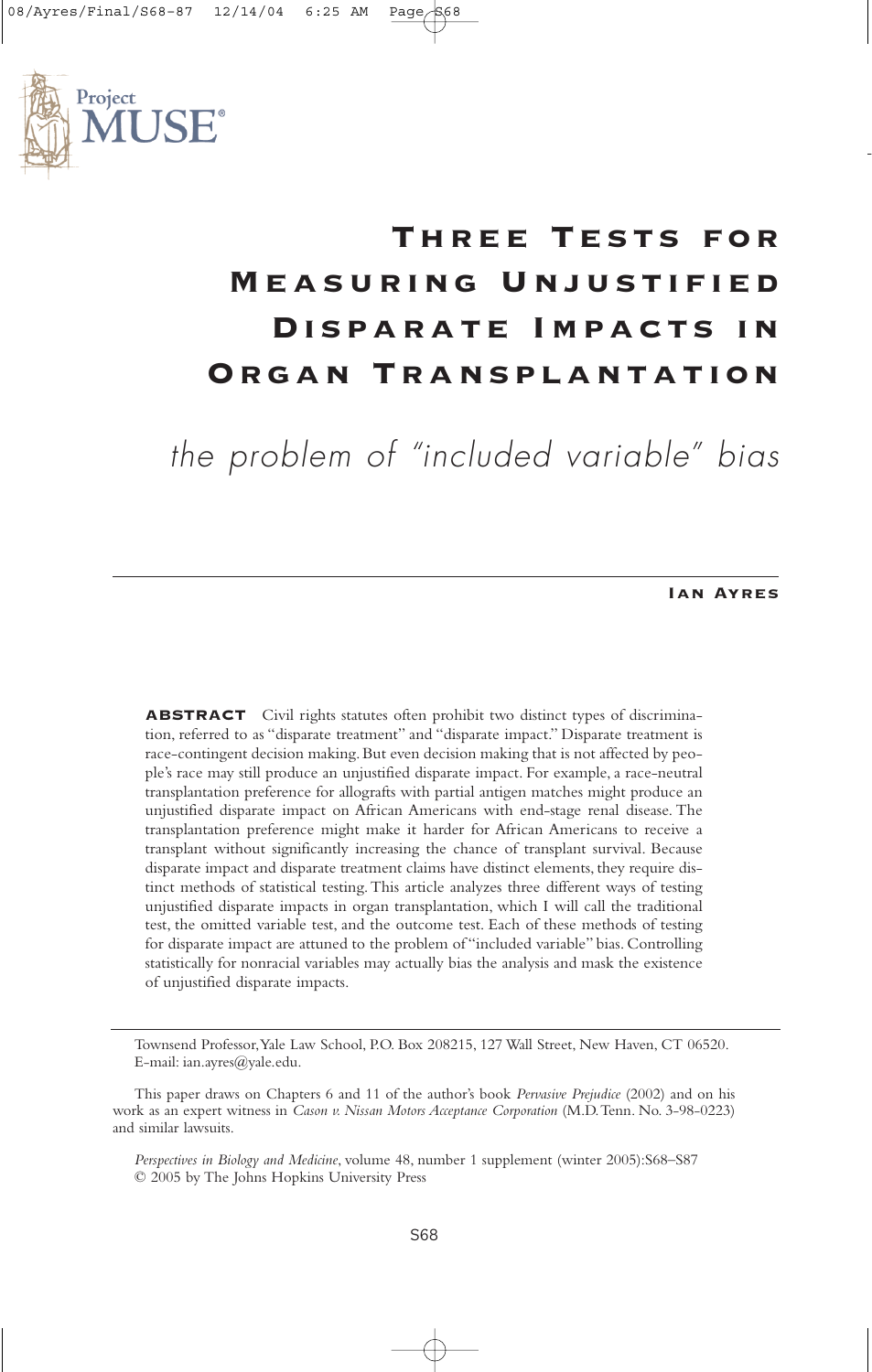THERE ARE TWO DIFFERENT WAYS to analyze disparities: disparate treatment<br>and disparate impact. *Disparate treatment* involves the conscious decisions of individuals to treat certain people differently, based, in this case, on race (this could also be called race-contingent decision making). Tests of disparate treatment are one way of identifying normatively problematic actions. (There are, however, exceptions. The Equal Protection Clause does countenance disparate treatment by government if it is narrowly tailored to further a compelling government interest [e.g., *Grutter v. Bollinger* (2003), upholding race-conscious admissions programs].) *Disparate impact* studies, by contrast, look at the effect of race-neutral policies on individuals of different races, for example, by disproportionately excluding minority recipients. The fact that there exists a disparate impact does not necessarily raise the same normative concerns as does disparate treatment.An examination of disparities in organ transplantation should use disparate impact to see whether there is an unjustified disparity, since it is unlikely there is systematic disparate treatment of patients based on race.

The law defining the contours of disparate impact liability is a good place to find tests for problematic disparities that may serve as a useful normative benchmark for policymakers. In the employment context, a plaintiff bringing a disparate impact claim need not show that the defendant engaged in race-contingent decision making (or disparate treatment). Instead, the plaintiff need only show that the defendant's policies caused a disparate racial impact.This impact is legally justified only if "the challenged practice is job related for the position in question and consistent with business necessity" (U.S. Code 42 [1994], §2000e- $2(k)(1)(A)(ii)$ , and no alternative employment practice exists that would satisfy the employer's legitimate interests with less of a disparate impact on a protected class (HR-Guide 2001). Because the elements of a disparate impact claim are quite different from the elements of a disparate treatment claim, there need to be distinctive tests for this type of litigation.

## Disparate Treatment Test

Social scientists have some consensus on the appropriate methods of testing for disparate treatment. When econometricians attempt to test for disparate racial treatment, the goal in a regression analysis is to control for all of the nonracial variables that might have explained a particular set of decisions.The regression asks, for example, whether—after controlling for all potential nonracial variables—a hospital treated a transplant applicant differently because of her race.

In disparate treatment cases, omitted variable bias is often a primary concern. If a disparate treatment regression omits or fails to include a nonracial variable upon which the decision maker actually based her decision, then the regression can erroneously indicate that the decision maker treated minorities differently from whites. For example, if the decision maker has a practice of excluding transplant applicants without a high-school diploma from the transplant list, and if we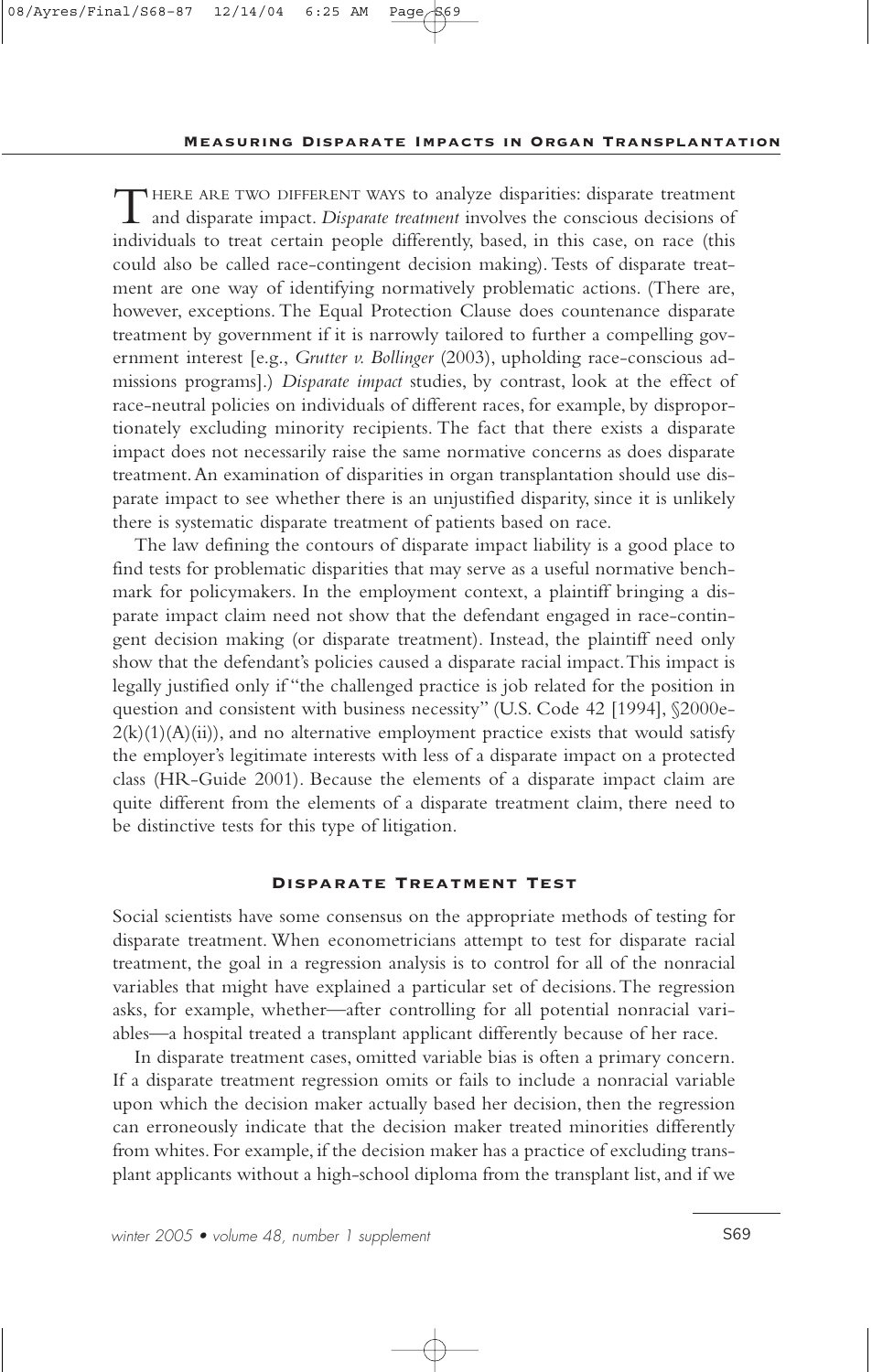further assume that the pool of applicants without diplomas is disproportionately comprised of minorities, then omitting from the regression a control for whether applicants graduated from high school might bias the test of disparate treatment. The regression might superficially indicate that the hospital was less likely to place African Americans on the waiting list, when in fact the hospital was less likely to place applicants without diplomas on the list.

## disparate Impact Tests

Tests of disparate impact require a different statistical method. Under disparate impact theory, it is possible for decision-making policies that are facially raceneutral to give rise to liability if they disproportionately burden the plaintiff class. For example, a practice of excluding from the waiting list applicants without a high-school diploma might raise disparate impact concerns if this nonracial criterion disproportionately burdens minorities without cause.

Under disparate impact theory, it is necessary to intentionally omit nonracial variables from a regression to test whether those variables produce a disparate racial impact. In disparate treatment regressions, the idea is to test whether, after controlling for all possible nonracial factors, there is still a racial disparity in decision-making that can therefore be attributed to the decision maker's intentional discrimination. But in a disparate impact case, the idea is to test whether nonracial factors might have caused a racial disparity in the first place. It is inappropriate to control for these nonracial factors in the regression analyzing the impact of a particular set of decisions because we want to see whether these nonracial factors produce racially disparate outcomes.

While econometricians are normally worried about omitted variable bias, when testing for disparate impacts they often need to be more worried about included variable bias.<sup>1</sup> Including controls for nonracial factors that do not represent legitimate business justifications can bias the estimate of whether a decision maker's policies produced an unjustified disparate impact. For example, a recent statistical guide for judges and lawyers emphasizes how including irrelevant variables can bias a regression's estimate of the racial effect:

Suppose a regression analysis includes a variable for education that, in a race case, is a key determinant of salary differences between black and white employees in a clearly different job group. Regression analysis indicates a high t-statistic on education and an insignificant t-statistic on the race coefficient. Given that in almost all groups, white employees have received more formal education than

<sup>&</sup>lt;sup>1</sup>The term "included variable bias" is also used by Clogg and Haritou (1997). They point out that adding variables that are correlated with the error term of the regression can bias the estimate of other coefficients of interest: estimating a model with additional controls can cause included variable bias "in spite of the fact that this model may very well lead to reduction in the variance of the prediction.This term is conspicuous by its absence in the literature" (100–101).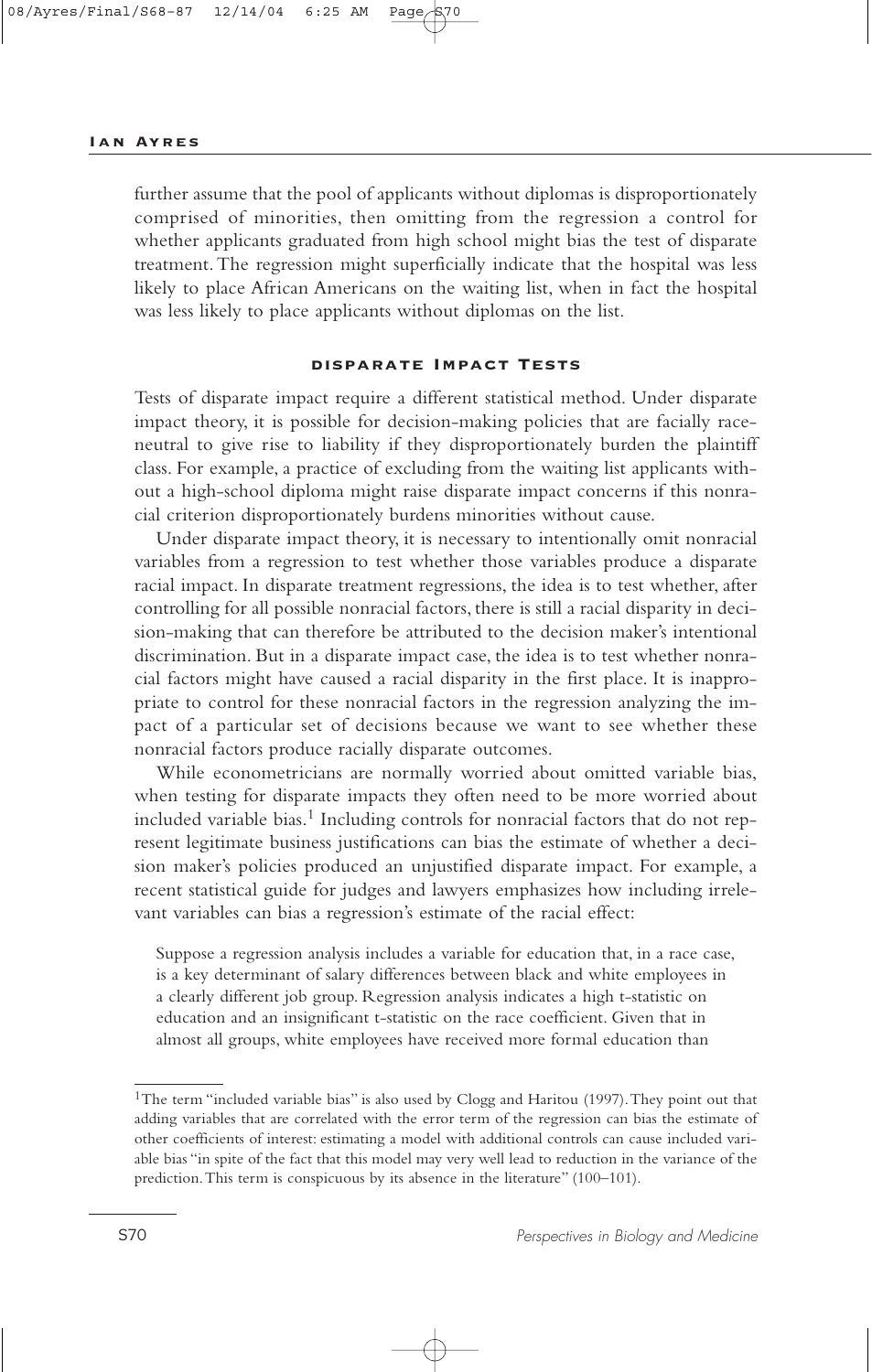black employees, it would appear that education goes a long way towards explaining salary differences between black and white employees.The burden is on the employer, however, to demonstrate separate from the regression, that education was required and affected performance, and hence directly determined salary.To the extent that education is not related to job performance, it is an inappropriate variable to use in a regression. Excluding key variables and including irrelevant variables have the same impact. (Ireland et al. 1998)

The purposeful exclusion of control variables from statistical analysis will accordingly be an essential part of any disparate impact inquiry. Indeed, as the foregoing authority suggests, a variable should be presumptively excluded from the statistical analysis unless the defendant can "demonstrate separate from the regression that [the variable] was required and affected performance."

John Yinger (1998) also succinctly describes the problem of "included variable bias" (what he calls "diverting variable bias"); the need to purposefully exclude certain non-legitimate controls from a regression; and which variables constitute "legitimate" controls:

Diverting variable bias arises when a variable that is not a legitimate control variable, but that is correlated with race or ethnicity, is included in the regression.The key issue, of course, is how to define what variables are "legitimate." Under most circumstances, economists are taught to err on the side of including too many variables. In this case, however, illegitimate controls may pick up some of the effect of race or ethnicity and lead one to conclude that there is no discrimination when in fact there is.According to the definition of discrimination used here, legitimate controls are those associated with a person's qualifications to rent or buy a house, buy a car or so on—or to use a legal term business necessity. (27)

The problem of included variable bias can also be illustrated by a stylized version of *Griggs v. Duke Power Co.* (1971), the Supreme Court's first disparate impact case. One could imagine running a regression to test whether an employer was less likely to hire African American applicants than white applicants. It would be possible to control in this regression for whether the applicant had received a high-school diploma. Under the facts of *Griggs*, such a control would likely have reduced the racial disparity in the hiring rates. But including in the regression a variable controlling for applicants' education would be inappropriate.The central point of *Griggs* was to determine whether the employer's diploma requirement had a disparate racial impact. The possibility that including a diploma variable would reduce the estimated race effect in the regression would in no way be inconsistent with a theory that the employer's diploma requirement disparately excluded African Americans from employment.

Excluding nonracial factors is inappropriate in disparate treatment tests, but such exclusion is *necessary* in disparate impact tests so as not to bias the coefficient of interest. In disparate impact regressions, it is thus necessary to inten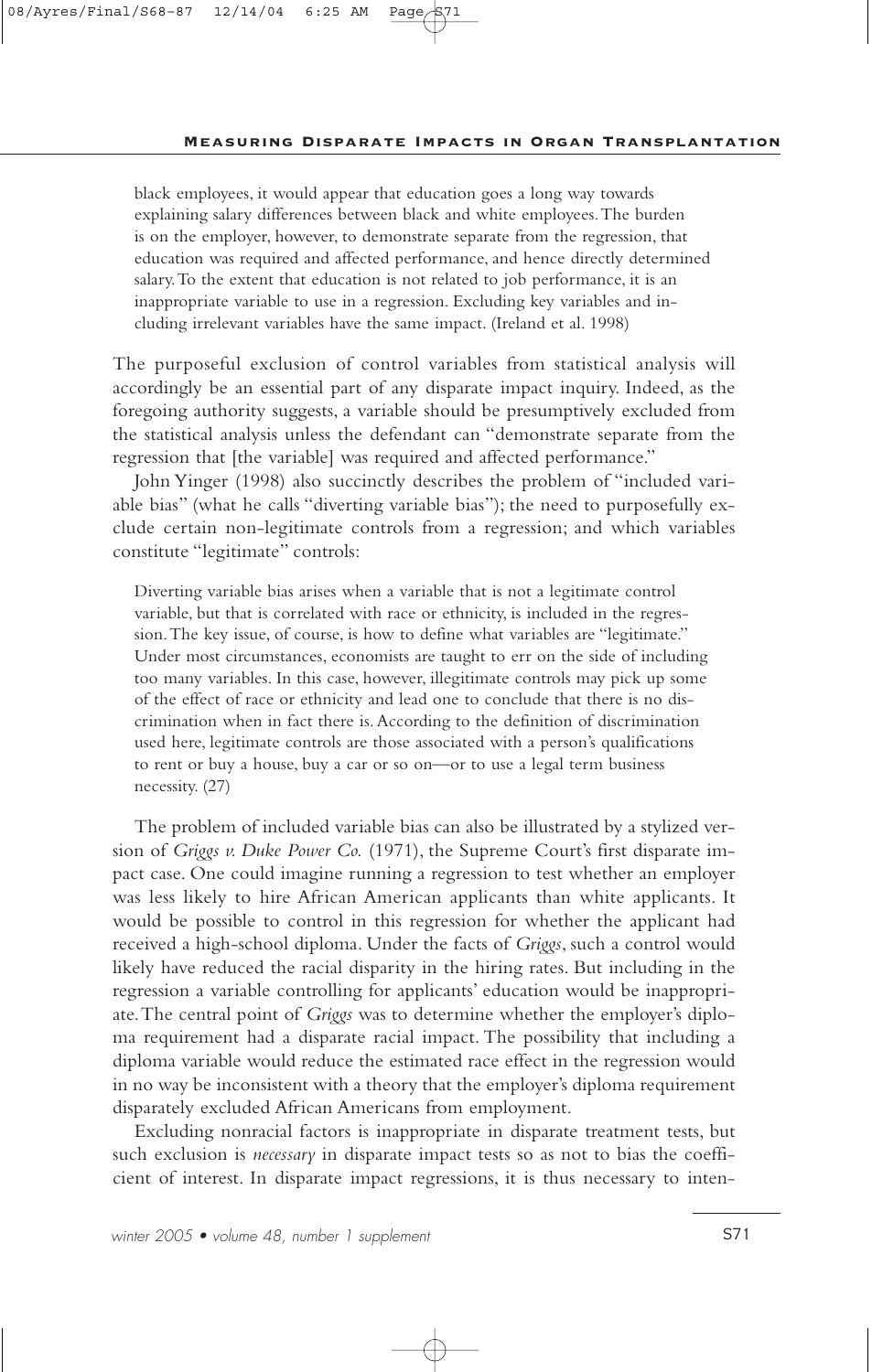tionally exclude even true "causal" variables from the analysis.<sup>2</sup> In a *Griggs* disparate impact regression estimating the probability that particular applicants will be promoted, the high-school diploma variable is excluded, even though it in fact is believed to truly influence whether particular applicants will be accepted. But only by excluding this causal variable can we estimate whether the employer's diploma requirements in fact have a disparate impact. By running the regression both with and without the diploma control, one can estimate how much the diploma requirement contributes to the overall disparate impact of the employer's hiring practices.

Just as it would be inappropriate to include a high-school diploma variable in the *Griggs* context, it would have been inappropriate for me to include an antigen-match variable into my disparate impact tests of kidney transplantation (Ayres, Dooley, and Gaston 1993).The point of that study (about which I'll say more) was not to test whether African Americans with equal antigen matches were less likely to qualify for transplantation, but whether the antigen-matching point system caused an unjustified disparate impact.

So something different from disparate treatment testing is needed. Unfortunately, social scientists do not have a well worked out theory about how to test for unjustified disparate impacts. Many expert witnesses in disparate impact cases still cling to disparate treatment regressions, notwithstanding the radically different elements of a disparate impact test.

The search for authoritative disparate impact tests is made more difficult by the lingering uncertainty about the scope of the legal elements. More than 30 years after *Griggs* and a dozen years after the purposefully vague Civil Rights Act of 1991, there is still not legal clarity on just what constitutes a policy that is "job related for the position in question and consistent with business necessity"; whether a defendant is liable when both the defendant's and plaintiff's actions are but-for causes of the disparate impact; or what variables are necessary in constructing the "qualified pool" for disparate impact analysis. In some sense, a definitive statistical methodology cannot be derived until these legal uncertainties are resolved. A river cannot rise above its source. But since the purpose of this article is to use disparate impact liability as a normative benchmark, I will

<sup>2</sup>At the conference, my commentator James Heckman provided an example in which there could be included variable bias even in disparate treatment regressions. Imagine for example that an employer's hiring decisions are known to be completely determined by four variables: the applicant's race, education, prior work experience, and age. It turns out that a regression that controls for three of these four attributes (race, age, education) may produce more biased estimates about the influence of race than a regression that controls for just two of the attributes (race and age).When a researcher cannot control for all the causal variables, then controlling for a larger subset of causal variables does not necessarily produce less biased results. But this problem of included variable bias is even larger in disparate impact analysis. In the foregoing example, a researcher who had access to all four of the causal variables might still need to intentionally exclude one in order to test whether its exclusion induced a disparate impact in the estimated race coefficient.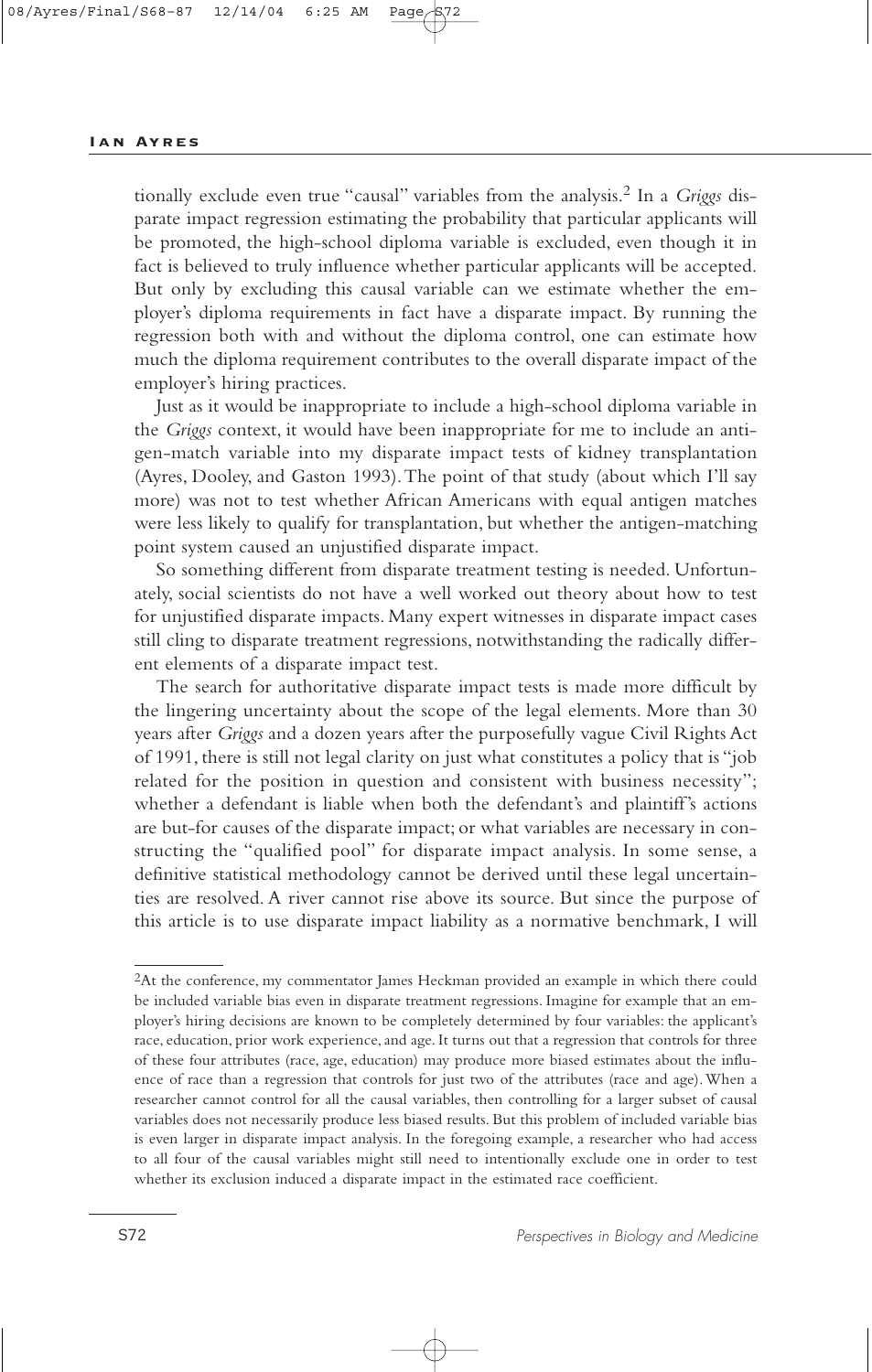proceed to suggest tests that grow out of certain assumptions about the contours of legal liability. In particular, this article briefly lays out three different methods of testing for unjustified disparate impacts, which I will refer to as the traditional (or two-part) test, the omitted variable test, and the outcome test.The goal will be to assess the extent to which these tests can be made to resonate with particular conceptions of the law or with our normative predilections for what constitutes unjustified racial disparities.

# *The Traditional Test*

The traditional test of disparate impact separately tests whether a particular policy disparately burdens minorities, and whether the policy furthers a legitimate interest of the decision maker. For example, in an employment setting, it would be traditional to assess the relative exclusion rate of white and black applicants caused by an employment policy to establish a prima facie case of disparate impact liability and then separately analyze whether that policy is valid.The first part establishes whether or not the test produces a disparate impact; the second establishes whether or not the impact is justified.

At first, there would seem to be a fair amount of consensus about how to test for a prima facie impact. Indeed, in the employment context,Web sites will automatically calculate a disparity ratio and tests of statistical significance for the casual user (HR-Software 1998). It is essentially this methodology that Laura G. Dooley, Robert S. Gaston and I applied to kidney transplantation (Ayres 2002; Ayres, Dooley, and Gaston 1993; Gaston et al. 1993, 1994, 1995).We used different analyses to establish that HLA matching made it more difficult for African Americans to qualify for transplantation and, separately, that HLA matching (especially giving points for partial matches) did not increase expected allograft survival.

The first part of our analysis documented how the antigen-matching preferences caused a disparate impact against potential African American recipients. Antigen matching restricts the availability of cadaveric kidneys for black patients for the simple reason that most donors are white, and white kidneys tend to have different antigens from black kidneys. For example, a study in Illinois calculated how well 352 cadaveric kidneys matched 604 patients on the local United Network for Organ Sharing (UNOS) waiting list. The study revealed that while only 52% of the overall waiting list was white, whites dominated the class of recipients having four or more antigens matching—with 71.8% of these wellmatched kidneys (Lazda and Blaesing 1989).<sup>3</sup>

<sup>3</sup>Potential black recipients, who made up 39.9% of the overall waiting list, comprised only 16.2% of the four or more antigen matches.These discrepancies are further exacerbated if the analysis is restricted to matching the cadaveric kidneys from white donors. In that case, white patients would receive 75.2% of the four or more antigen matches, and black patients would receive only 14%. These latter figures may be more relevant on a nationwide level because the Illinois study contained a relatively elevated proportion of cadaveric kidneys from black donors (13.9%).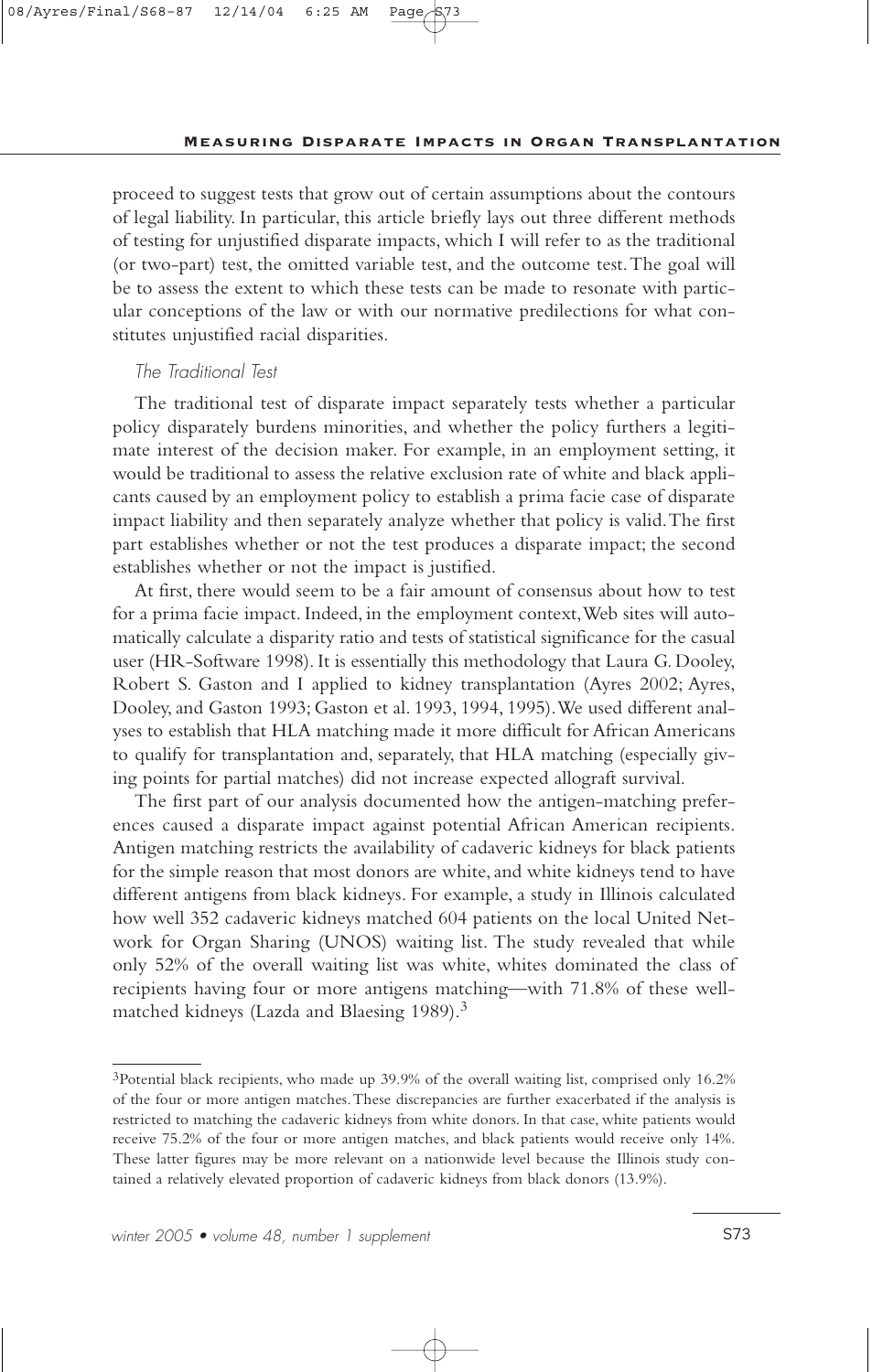The second (and separate) part of our analysis showed that the point system's strong historic preference for partial antigen matches was not medically justified by longer survival rates.The point system placed heavy weight on the quality of the antigen match, making 10 out of approximately 17 possible points contingent on the number of antigens matched. By contrast, the system gave only one point to the patient who had waited for the longest period; those who had not waited as long got fractions of a point (UNOS 1992). The net result was almost complete emphasis on antigen matching in determining allocation, with time on the waiting list serving largely as a tie-breaker.Thus, in vying for a particular kidney, a patient with only one antigen matched could conceivably be awarded a kidney over someone who had waited up to two years longer.

While six-antigen matching—and possibly zero-antigen mismatching—has been shown to significantly enhance kidney transplant survival, we showed that there is a much weaker correlation between the quality of matching and transplant survival when one or more antigens are mismatched. For example, in a 1989 single-center report, while whites and blacks had different survival rates, matching for one or more antigens did not make a statistically significant difference in patient or graft survival at one, two, or three years for either white or black recipients when compared to transplants with no matched antigens (Greenstein et al. 1989).

The combination of these two types of analysis provided strong and straightforward evidence that points for partial antigen matching created a medically unjustified disparate impact. It forced African Americans to wait longer for transplants without increasing the expected transplant survival rate. Fortunately, UNOS rules have subsequently been modified along the lines that we suggested to ameliorate this problem (Ayres 2002, 483).

But there are important flash points of disagreement about how to conduct the traditional test.The disparity prong of the test can proceed only if one first constructs what is sometimes called a "qualified pool" that essentially determines the universe of data to be analyzed.<sup>4</sup> For example, in the employment context, when testing whether an employer's hiring practices have a disparate racial impact, it is appropriate to limit comparison to the group of candidates who are qualified in the sense that they meet minimum characteristics for employment. Thus, in the airline industry, it would be appropriate to limit the qualified pool of pilot applicants to those applicants who were licensed to fly.

Defendants are increasingly convincing courts to consider limiting the qualified pool to a smaller universe of individuals. In effect, the courts are converting the back-end justification inquiry into a front-end qualification inquiry. If the court determines that a high-school diploma is one of the minimum job re-

<sup>4</sup>I have previously noted that "the Supreme Court in *Hazelwood* and subsequent opinions required plaintiffs to calculate the racial composition of 'the qualified . . . population in the relevant labor market' or the 'otherwise-qualified applicants'" (Ayres and Siegelman 1996, 1492).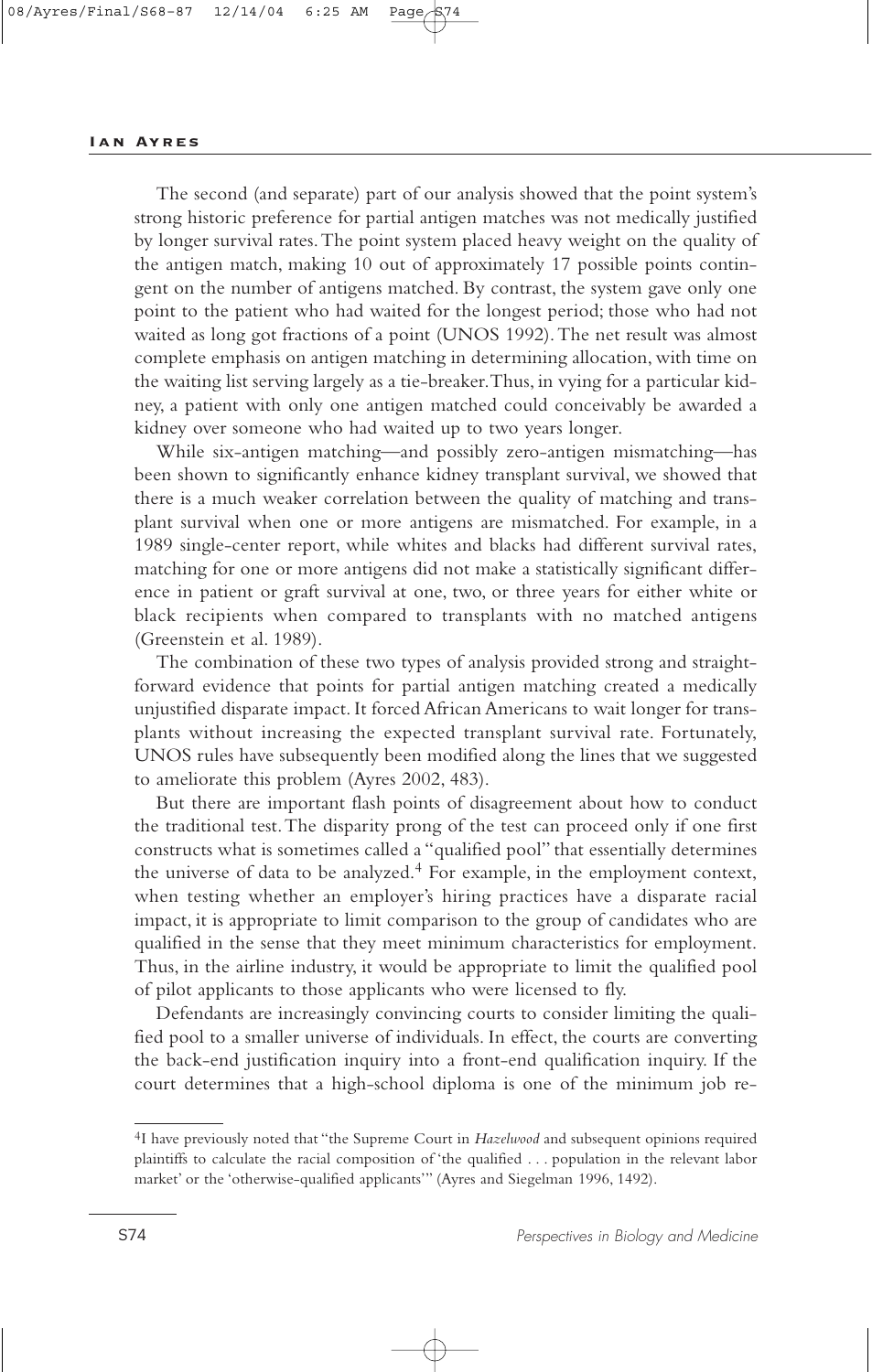quirements, this determination is tantamount to a finding that the use of this requirement is justified and precludes the plaintiff from testing whether the diploma requirement created a disparate impact. Limiting the qualified pool to diploma holders would have killed the plaintiff's case in *Griggs*.

But courts have not been uniform in their qualified pool determinations. While courts have sometimes limited the qualified pool in hiring cases to subsets of applicants, they tend not to limit the qualified pool in firing cases to subsets of current employees (Ayres and Siegelman 1996). But of course it would be possible to argue that not all current employees are equally "qualified" for firing. The qualified pool in a layoff case as a theoretical matter might be limited to less productive and/or absentee employees.

In the transplant context, it is the norm to implicitly adopt a qualified pool of either people needing transplants or people who are placed on recipient waiting lists. But here too it would be possible to limit the universe of analysis to a more refined subset—say, people who had well-matched kidneys.

Raising the qualification bar, in my mind, tends to muddy the waters.While the justification prong of the traditional test is crucial to the test's normative relevancy, the double counting created by front-end and back-end justifications is, if anything, a move away from an overarching theory of justification. Of course, the even bigger difficulty in implementing the traditional test concerns the scope of this back-end justification.The Civil Rights Act of 1991 unhelpfully countenanced disparate impacts if they were "job related for the position in question and consistent with business necessity" (U.S. Code 42 [1994], §2000e-2(k)(1)(A)(ii)). What this means in the employment context no one is exactly sure, making it all the harder to translate this standard for use in non-employment settings.

In the transplantation setting, the natural justificatory benchmark would seem to concern medical success. But what measure of medical success? Should allograft survival (five-year survival rate or half-life) or quality of life be the measure? And these measures by themselves are notoriously noneconomic. Shouldn't the expected costs of producing the allograft survival be taken into account in some way? My prior work on kidney transplantation relied on an empirically contingent case that attempted to avoid these difficult issues.The partial-antigenmatching rules disparately excluded African Americans without increasing transplant survival (or any measured evidence of quality of life).The number of transplants at issue was constrained by the number of cadaveric donations, and hence our suggested de-emphasis of HLA points was a wash as far as transplantation costs were concerned.<sup>5</sup>

The tougher problem concerns race-neutral policies that dramatically exclude African Americans but mildly enhance medical outcomes. Should medical efficacy ever be sacrificed in the name of equity? The kidney matching rules have

<sup>5</sup>However, further analysis might indicate that transplantation to African American recipients entailed higher costs of post-transplantation treatment (Gaston et al. 1993).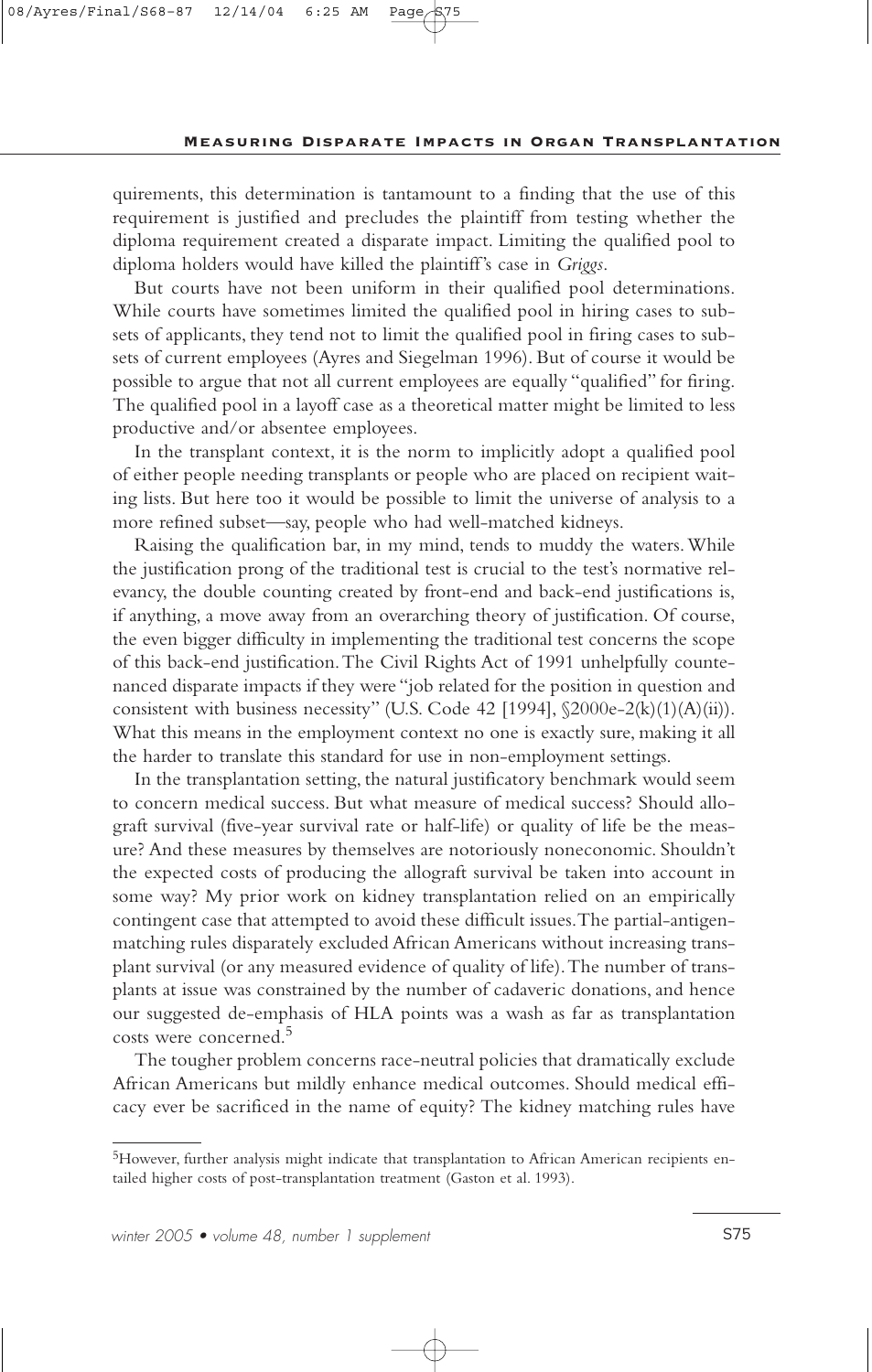long done this on other grounds—favoring blood type O and pre-sensitized and longer-waiting recipients regardless of poorer antigen matches.<sup>6</sup>

Without answers to these questions, the best that an empiricist can do is to try to evaluate whether a tradeoff is necessary and, if so, what the terms of trade are.To ameliorate the disparate impact of a particular policy one must first determine how much needs to be sacrificed in terms of survivability.

#### *The Omitted Variable Test*

The bifurcated structure of the traditional test is slightly unsatisfying. In this and the next section, I will sketch the strengths and weaknesses of two alternative tests that provide a more unified analysis of whether a policy is producing an unjustified disparate impact.

Tests of disparate impact, unlike tests of disparate treatment, must to some degree embrace omitted variable bias. Even in the first prong of the traditional test, it is not possible to determine whether a particular transplant requirement produces a disparate impact, if that requirement becomes part of what the qualified pool controls for.

The omitted variable test is an attempt to provide a more thorough view of how to exclude variables from a regression.The basic idea is to include in a regression those variables that would reflect a valid justification for the policy in question. The regression would allow the justified regressor to absorb the disparate racial impact that might have been found in a simple difference-of-means test. If, after including these "justification" variables in the regression, the racial disparity is eliminated (or becomes statistically insignificant), then the regression indicates that the disparate impact is justified. But as before, it is essential to exclude unjustified variables so that these will not absorb what would otherwise be a racial disparity.

It would also be necessary to partially omit even justified variables by including them in the regression but limiting the maximum or minimum size that the coefficient could take. For example, in the lending context, imagine that it was justifiable to charge borrowers in a higher-risk credit tier a 2 percentage point higher interest rate.Then, in a regression to test for unjustified disparate impacts in the lending terms, it would be appropriate to add a control variable for borrowers in the high-risk credit tier.The predictable effect of adding this credit tier dummy would be to reduce the size of the African American borrower coefficient.However,if the regression revealed that the lenders were charging customers with this attribute 5 percentage points more, then it would be necessary to omit the unjustifiable portion (here, 3 percentage points) of the credit tier effect.

<sup>6</sup>Lloyd Cohen and Melisa Michelsen (1996), however, have made an ingenious argument as to why these preferences might serve a more dynamic conception of efficiency (see also Epstein 1997).As an empirical matter, however, these preferences almost certainly involve a sacrifice in medical efficacy (Ayres 2002, 218).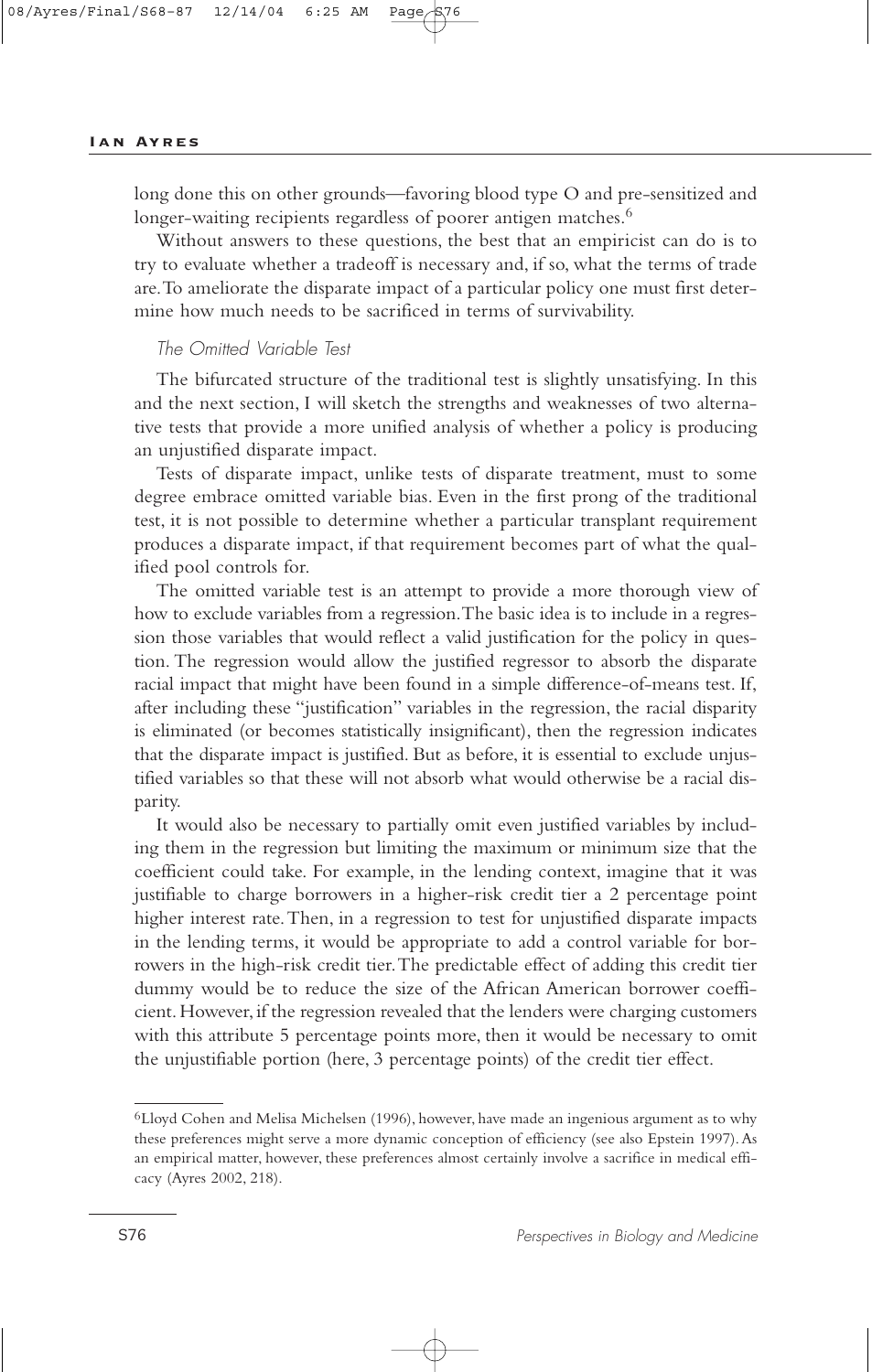In the transplantation context, my prior empirical work suggests that, if you were going to run an omitted variable test of disparate impact in probability of matching particular types of donated organs, then it would be important to exclude controls for certain partial antigen matches that are not empirically justified by leading to better transplant survivability. Furthermore, for fuller (five or six) antigen matches it would be appropriate to include controls, as this degree of matching is associated with higher survivability. Depending on whether the law or one's private norms require a tradeoff or "accommodation" of equity with efficiency, it might also be necessary to cap the maximum amount that the coefficients on these variables could take.

This omitted variable approach also can be used to test whether individual parts of a decision-making procedure produce unjustified disparate impacts. For example, imagine that it is determined that partial antigen matching is not a justified transplant criterion. It would be possible to run two probit regressions both with and without controls for whether there was a partial antigen match attempting to predict the probability that a recipient will qualify for transplantation. If excluding the (invalid) partial antigen control produced a statistical increase in the race coefficient, this would be evidence that this component of the decision making caused an unjustified disparate racial impact.

Indeed, under a *Connecticut v. Teal* (1982) type of analysis, it might be possible to use these dual regressions to show that a specific component of the decisionmaking process produces an unjustified disparate impact against minorities, even if minorities overall are not burdened by the process. For example, in the foregoing hypothetical probit regressions estimating transplantation probabilities, one could imagine that the coefficient on the minority indicator variable was estimated to be positive in both the regressions including and excluding controls for partial antigen matching, thus indicating that minority applicants had a heightened probability of qualifying for transplantation. Nonetheless, if the regressions indicated that excluding the partial antigen control caused a statistically significant drop in the minority coefficient (but still left the coefficient positive), this would be evidence that the partial antigen matching preference had an unjustified disparate impact on minority applicants.

While the omitted variable test at first blush provides a more unitary test of whether a decision maker's policies produce an unjustified disparate impact, it still relies on a separate determination of which factors are justified and how much of a justification they provide. Because it is only appropriate to partially include (and hence control for) variables that would provide a valid business justification, it is essential to have an independent theory of what types of factors might constitute a valid justification.This will require an analysis quite similar to prong two of the traditional test.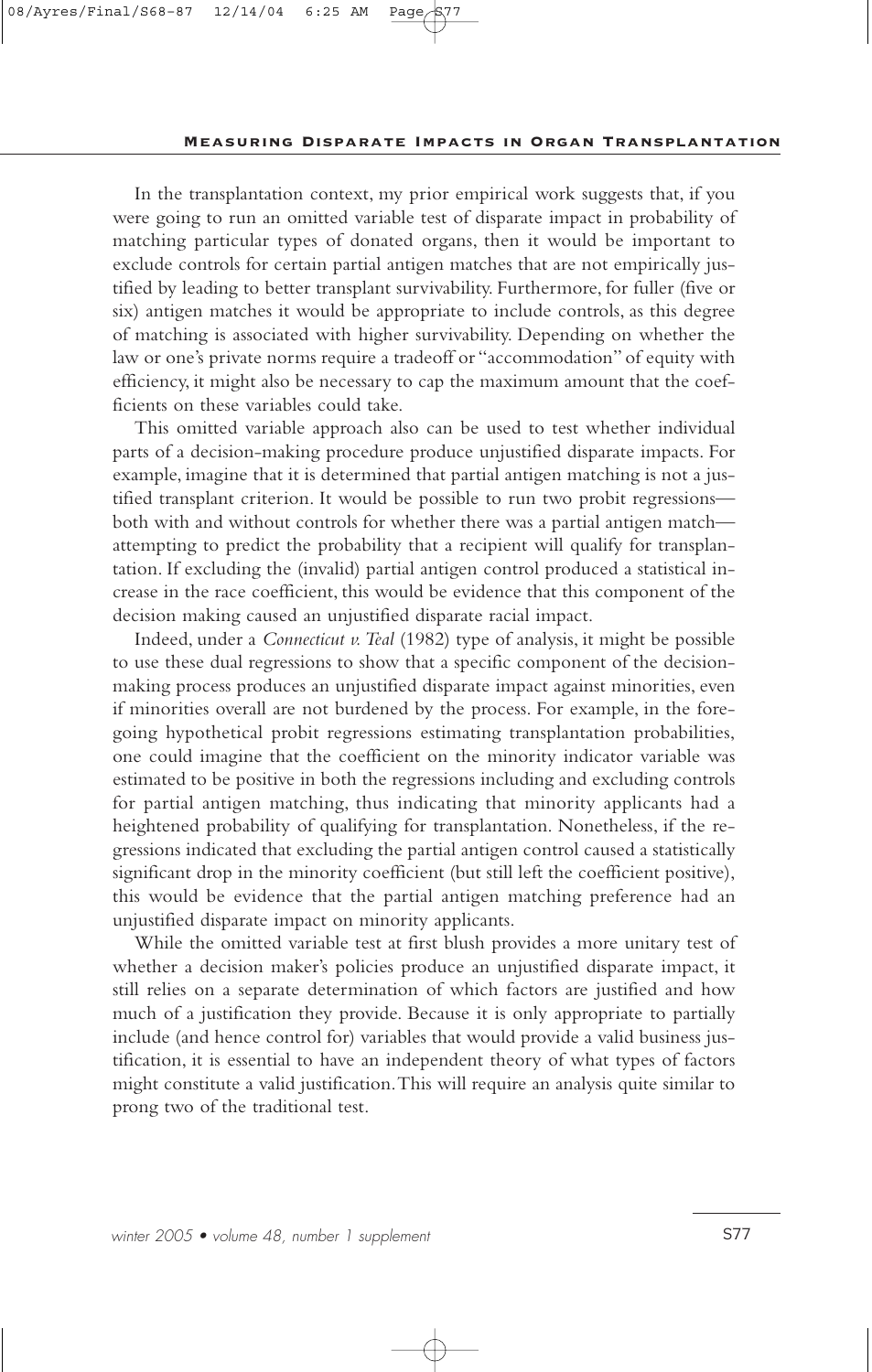# *The Outcome Test*

Outcome tests can provide powerful evidence of when a particular kind of decision making has an unjustified disparate impact. Outcome tests can produce a single statistic indicating both traditional elements of a disparate impact case that decision making disproportionately affects minorities and that this disproportionality is not justified by heightened institutional productivity. Moreover, as discussed below, the outcome tests (while having some important limitations of their own) are again not susceptible to the traditional omitted variable bias concern.

The basic idea of the outcome test is to analyze whether the outcomes (about which the decision maker cares) are systematically different for minorities and nonminorities. If we find that in distributing benefits the decision maker effectively demands better outcomes from minorities than from whites, we may infer that there was a class of minorities that might have received benefits and produced the same quality of outcomes for the decision maker.Thus if we find that:

- 1. Lending decisions produce higher profits on loans to minorities than to whites, we might infer that the lending decisions have an unjustified disparate impact in excluding qualified minority borrowers; $\frac{7}{1}$
- 2. Bail bond setting decisions produce higher appearance rates for minorities than for whites, we might infer that bond setting decisions have an unjustified disparate impact on minority defendants (Ayres 2002, chap. 7);
- 3. Editorial acceptance decisions produce higher citation rates for articles written by minorities than by whites, we might infer that acceptance decision have an unjustified disparate impact in excluding qualified minority articles (Ayres and Vars 2000; Smart and Waldfogel 1996); and
- 4. Hiring decisions produce higher productivity for minority workers than for white workers, we might infer that hiring decisions have an unjustified disparate impact in excluding qualified minority workers (Gwartney and Haworth 1974, 876;Williams and Chambless 1998, 509).

Outcome tests can also be effective in analyzing a decision maker's allocation of detriments. If we find that in distributing a detriment the decision maker effectively accepts poorer outcomes from minorities than from whites, we may infer that there was a class of minorities that might have avoided the detriment. For example, if we find that police search decisions are systematically less productive with regard to minorities than with regard to whites, we might infer that search decisions have an unjustified disparate impact in subjecting undeserving minorities to being searched (see Knowles, Persico, and Todd 2001).

<sup>7</sup>In a *Business Week* op-ed (1993a) and his Nobel Prize lecture (1993b), Becker suggested that if banks discriminate against minorities we should expect that minorities would have lower default rates.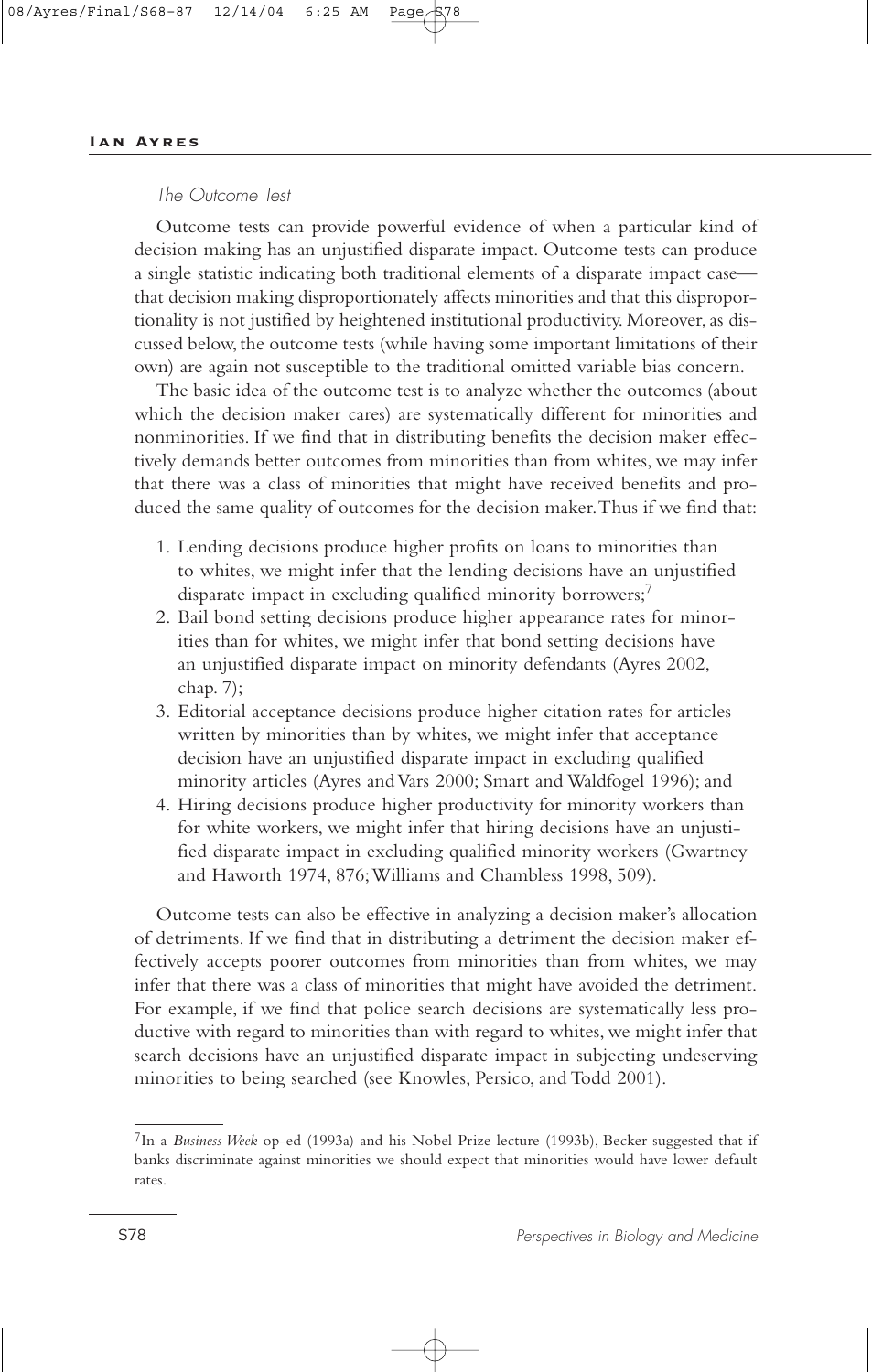As applied to transplantation, the natural outcome test would be to assess whether transplants made to minority recipients survived longer than those that were transplanted to non-minority recipients.As a first cut, evidence that minorities given transplants survived longer would raise concerns that the allocation rules at a minimum had an unjustified disparate impact in excluding minority recipients. But as we shall see, making this type of inference turns out to raise a number of difficult issues.

A major advantage of these outcome tests is that they are not susceptible to the omitted variable bias critique that has plagued traditional regression-based tests of disparate treatment. Researchers do not need to observe and control for all the variables that the transplant officials considered in deciding whether to transplant as long as they can observe the relevant outcome.The outcome tests are not embarrassed by omitted variable bias, because under the null hypothesis there should be no observable variables that systematically affect the probability of success once the decision maker has made an individualized assessment so as to equalize this very probability. Indeed, perversely, the outcome test intentionally harnesses omitted variable bias to test whether any excluded (unjustified) determinant of decision making is sufficiently correlated with the included racial characteristics to produce evidence of a statistically significant racial disparity.<sup>8</sup> Any finding that transplant recipients with a particular characteristic (such as minority status) induce a systematically higher probability of transplant survivability suggests that transplant criteria unjustifiably subject that class of individuals to the disability of being excluded from transplantation.

This omitted variable point can be restated in more legalistic terms.The outcome test is not susceptible to the "qualified pool" problem that plagues both traditional disparate impact and disparate treatment issues of proof. In an outcome test, the decision maker herself defines what she thinks the qualified pool is, and the outcome test then directly assesses whether the minorities and nonminorities so chosen are in fact equally qualified.A finding that chosen minorities produce better outcomes than chosen whites suggests that the decision maker unfairly excluded some qualified minorities from benefits (or subjected them to unjustified detriments).As applied to transplantation, a finding that the transplantation survivability is systematically higher for minority recipients than for white recipients suggests that some number of minorities deserved more (that is, were better "qualified") to receive transplants. A defense that transplant decisions were driven by the underlying science of survivability—and that minorities were excluded from transplantation because they tend to have lower expectations of survivability—would be contradicted by systematically higher success rates when minority transplants were in fact completed.

But while the outcome test methodology has important strengths, it has lim-

<sup>8</sup>Stephen Ross and John Yinger (1999, 112) have noted that the default approach attempts to identify mortgage discrimination by purposely omitting variables from the regression.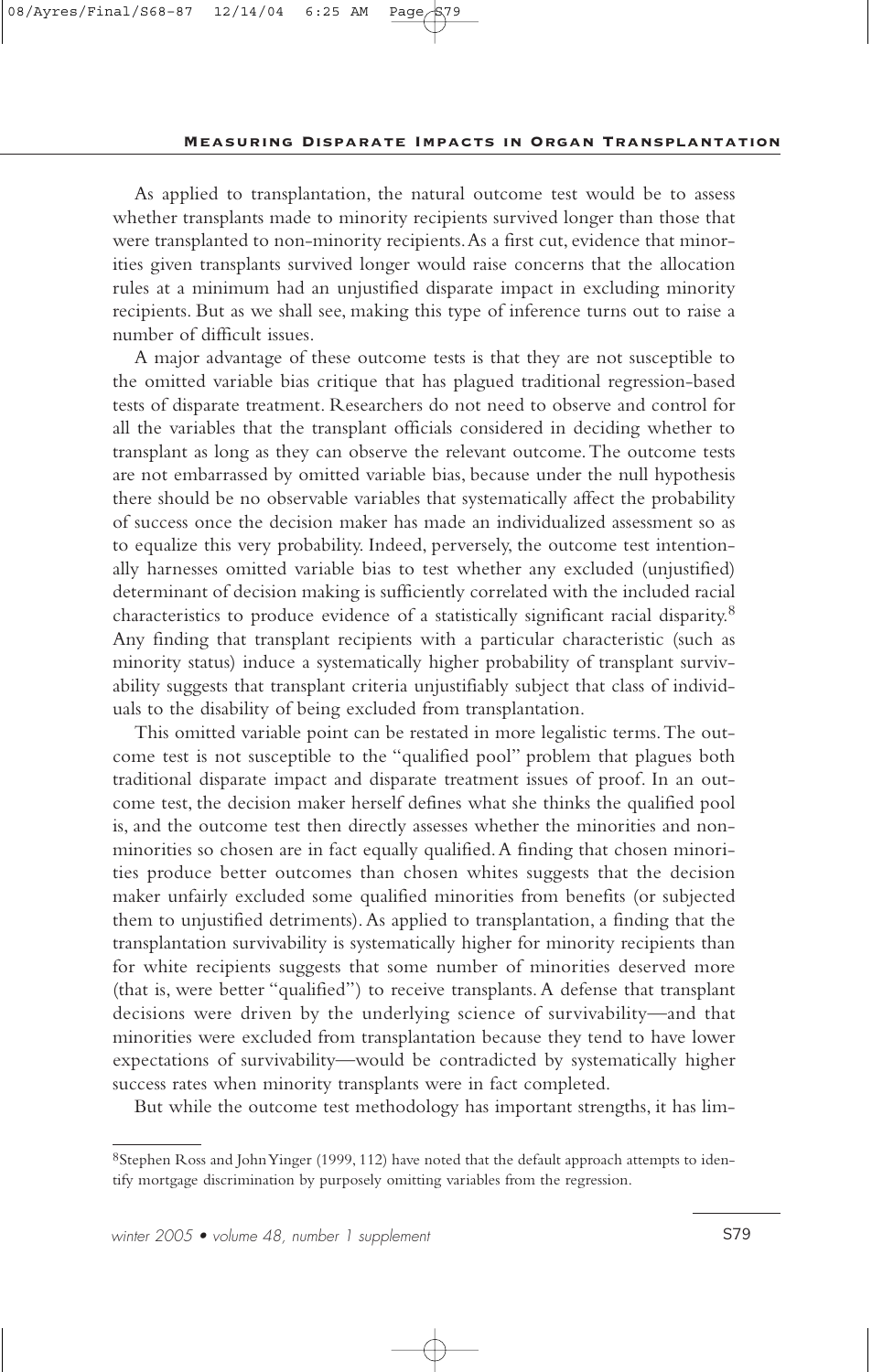itations as well. First and foremost it is a test of whether decision making criteria have an unjustified disparate impact.While such evidence can be quite probative of disparate treatment, there are ways that the outcome test can be both under- and over-inclusive as a test of disparate treatment.

Outcome tests can be under-inclusive as tests of disparate treatment because they are not well structured to capture disparate racial treatment motivated by rational statistical inference—so-called statistical discrimination. In his Nobel Prize lecture, Gary Becker (1993b) rather bizarrely extols outcome tests as being the "direct" approach to measuring discrimination. His definition of "discrimination," however, does not capture all race-contingent decision making.Analyzing bank lending, Becker concludes,"If banks discriminate against minority applicants, they should earn greater profits on the loans actually made to them than on those to whites" (389). But this is only true if the discrimination is caused by associational animus.The outcome test may produce no racial difference even in the shadow of disparate treatment, if instead the discrimination is caused by statistical inference.

More importantly, for these purposes, the outcome test may produce racial differences even if there is no disparate treatment but instead merely a race-neutral policy that produces an unjustified disparate racial impact. Instead of thinking of the outcome test as a direct test of disparate treatment, it is better to think of it as an indirect test of disparate impact.

Certain forms of the outcome test may also be over-inclusive as a test of disparate impact, particularly with regard to what I will call problems of "infra-marginality" and "subgroup validity."

*The infra-marginality problem*.A potential problem with outcome assessments as tests of disparate impact arises if researchers are only able to measure the average outcome and not the outcomes associated with the marginal decision. In the mortgage context, a test of disparate treatment would ask whether the least qualified whites to which banks were willing to lend had a higher default rate than the least qualified minorities to which banks were willing to lend. If lenders dislike lending to minorities, then the least qualified minority to which they would be willing to lend (the marginal minority borrower) should have a lower expected default rate than the least qualified nonminority to which they are willing to lend (the marginal nonminority borrower). Unfortunately, marginal default rates are unobservable, and researchers are often only able to estimate the average default rates conditional on being above this marginal lending threshold (Carr and Megbolugbe 1993, 309; Galster 1993). Lenders might still discriminate against minority borrowers—in the straightforward sense that the lending threshold for minorities might be more stringent than for nonminorities—but we might see that the average rate of minority default (conditional on being above the minority lending cutoff) is higher than the average rate of nonminority default (conditional on being above the nonminority lending cutoff).As long as infra-marginal nonminority borrowers have lower expected default rates than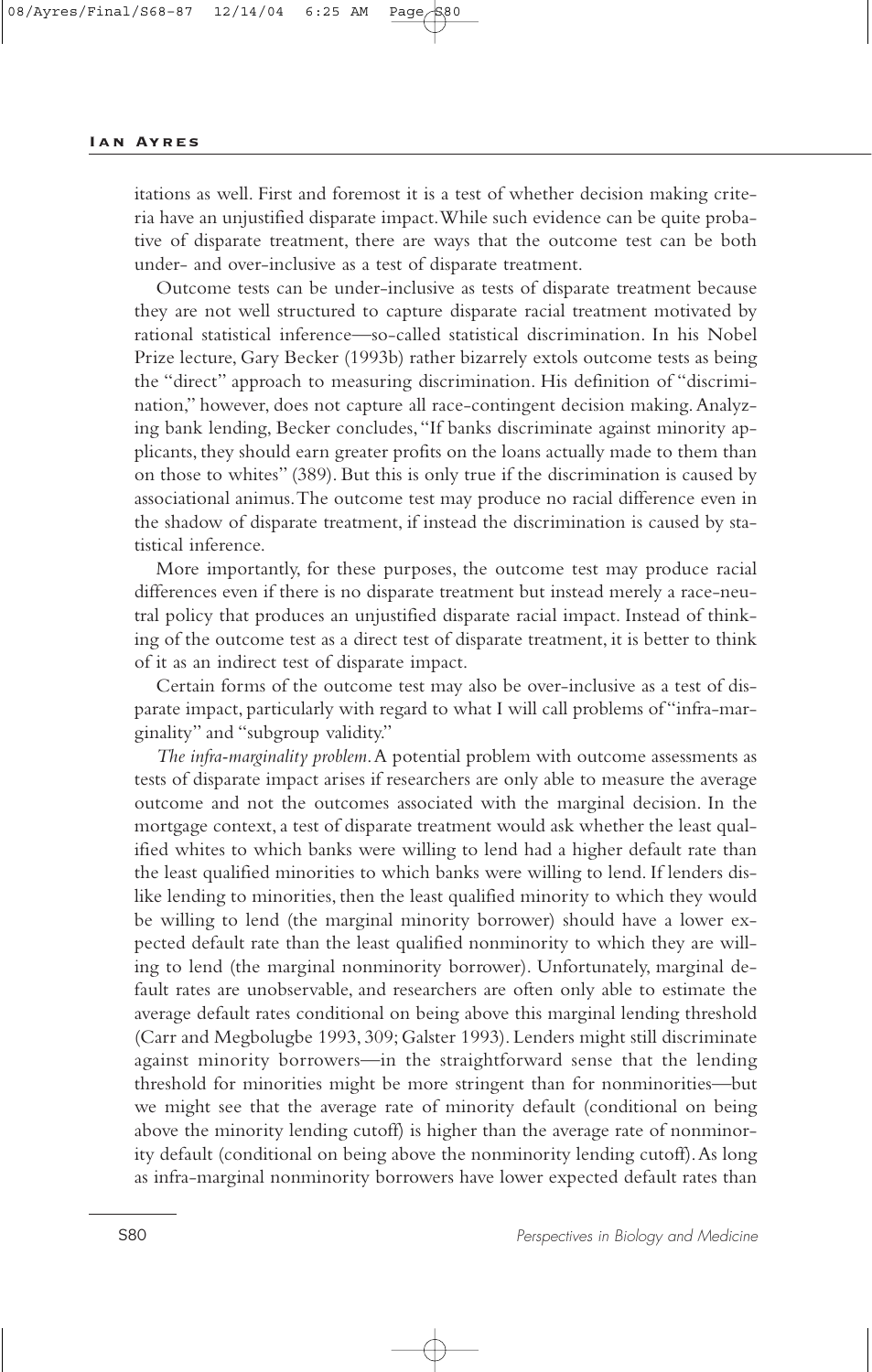infra-marginal minority borrowers, a comparison of average defaults may mask disparate treatment by lenders in setting the minimum thresholds for granting loans.

A similar infra-marginality problem could also limit the use of outcome analysis as a measure of disparate racial treatment in transplant decisions.As discussed above, a finding that minority transplant recipients have a systematically higher success rate raises concerns that a transplant system unjustifiably excludes potential minority recipients from the transplant process. But observing that the average search success rate for minorities was higher than for whites does not necessarily prove that the threshold (or marginal) expected success rate was higher for minorities than for whites. Disparate treatment tests are normally tests of decision making on the margin, but real-world data at times only allows researchers to assess infra-marginal effects.

This problem of infra-marginality does not, however, undermine all outcome tests equally. If either the decision or the outcome is non-dichotomous, it may become easier for the researcher to identify the marginal effects. For example, in a bail bond setting context, the fact that judges were setting continuous (nondichotomous) bail amounts allowed Joel Waldfogel and me to directly test the marginal impact of their decisions (Ayres 2002, chap. 5; Ayres and Waldfogel 1994).The judges' ability to individually vary the bail amount in a sense makes every defendant marginal—and thus avoids the infra-marginal problem that has plagued the application of outcome tests to the mortgage context (where lenders make a much more dichotomous decision about whether to lend or not).

Similarly, if the outcome itself is non-dichotomous, it may be easier to identify whether the threshold decision making is discriminatory.Thus, for example, in the citation studies mentioned above, researchers, by measuring the number of citations given to articles written by minorities and nonminorities, can assess not just the average level of success with regard to a dichotomous outcome variable (such as nondefault on a loan) but also the entire distribution of success. By analyzing this distribution, it may be possible to identify whether the editors systematically demand more or fewer expected citations in accepting the marginal (least likely cited) articles of minority authors.This last point is especially relevant for the transplantation context, where the key outcomes of success related to survivability are non-dichotomous. It may therefore be possible to ascertain whether the distribution of expected survivability is censored from below at a different point for minority and nonminority recipients.

While the infra-marginality problem can limit the usefulness of outcome analysis as a test of disparate treatment, infra-marginality is not as much of a problem when interpreting the outcome analysis merely as a test of unjustified disparate impact. For example, imagine researchers find that the transplant of the average white recipient survives for three years, while the transplant of the average minority recipient survives for five years. Transplant officials could raise infra-marginality as an alternative to the hypothesis that this finding proves dis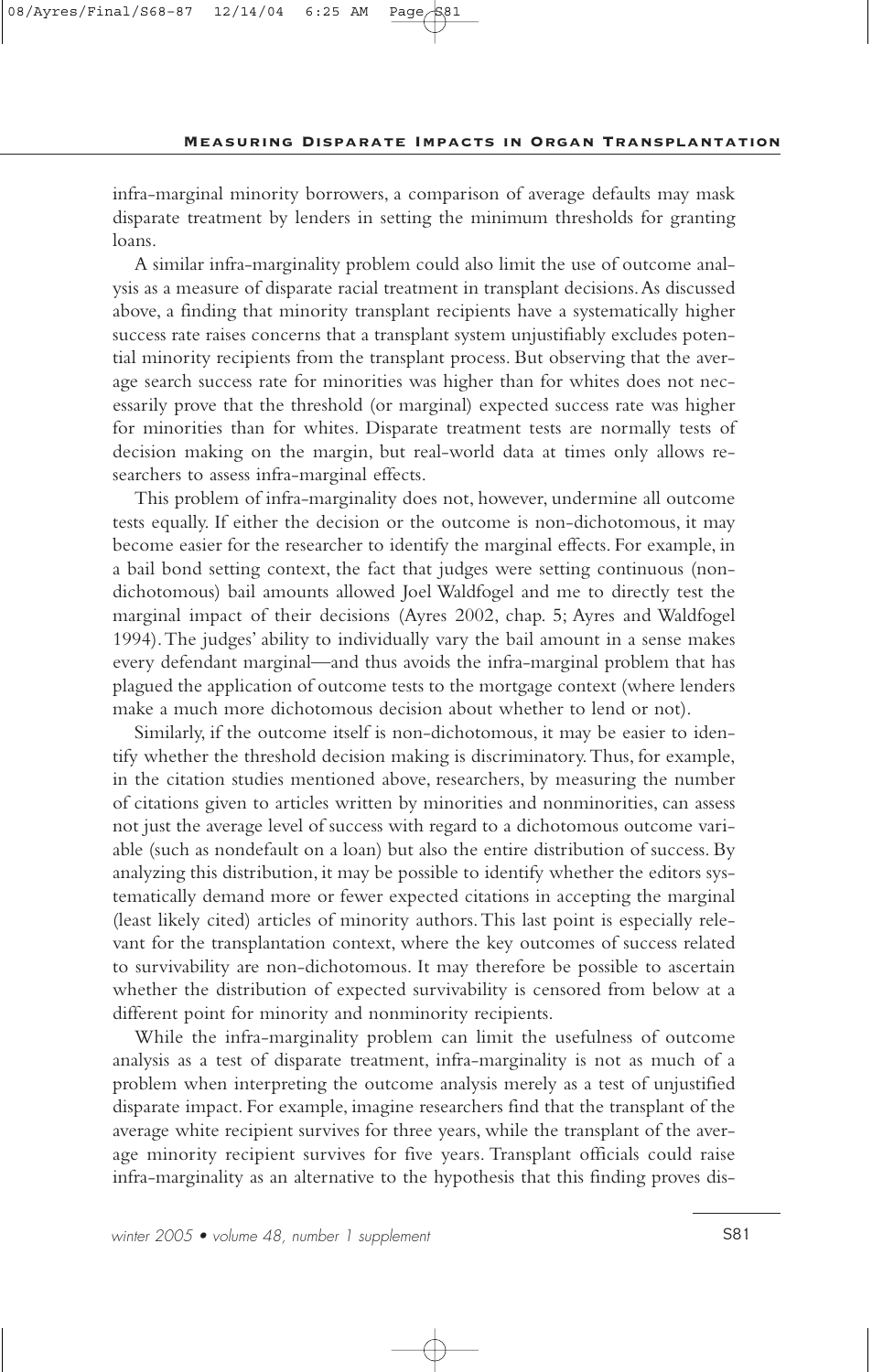parate treatment: for example, they might argue that they transplant into all people who have at least a 2.5-year expected survivability (and of this group, it just so happens that minority recipients have a longer average survivability). In essence, the transplant officials would be arguing that they apply a uniform (2.5 year) threshold to all potential recipients, regardless of race, so that at the margin there is no disparate treatment.

But this would not be a defense to the claim that transplant criteria impose a disparate impact on minorities.The finding of an average racial disparity in survivability means that there exists some higher uniform survivability threshold (between 2.5 and 5 years) that would have included a higher proportion of minorities in the transplant pool. Or, in other words, a finding that white transplants are systematically less successful than minority transplants suggests that choosing a low uniform threshold had a disparate impact on the proportion of minorities receiving transplants.

But while a finding of disparity in the average search success rates would be evidence of a disparate impact, it might—taking into account the infra-marginality—no longer imply evidence of an unjustified disparate impact. In the previous example, as long as there were sufficient organs to transplant all of the highsurvival recipients, it might have been justified to transplant the additional organs to lower-survival recipients (who turn out to be disproportionately white). Because the number of organs transplanted is determined by the supply, it might be justifiable to choose the survivability threshold that meets the supply. So ultimately, outcome analysis can provide strong evidence of a disparate racial impact, but whether the impact is justified or not may turn on whether evidence of racial disparities in the average outcome is evidence of racial differences in the threshold (or marginal) decision making.

*The subgroup validity problem*.A second limitation on the use of outcome tests as evidence of disparate racial treatment concerns what I term the subgroup validity problem. Put simply, when a particular observable characteristic is valid for some races but not for others, it is possible that a decision maker conditioning her decisions on this characteristic might induce racially disparate outcomes. To put the matter provocatively, when a particular observable characteristic is only a valid proxy of desert for some races, then a decision maker's *unwillingness* to engage in disparate racial treatment may induce just the racial disparities in outcomes that are generally a concern.

For example, imagine that wearing a particular type of baseball cap is strong evidence of drug possession when done by whites but not when done by minorities. In the extreme, imagine that 100% of whites wearing this cap possess drugs, and 0% of minorities wearing this cap possess drugs. Finally, imagine that if the police stopped all people wearing such a baseball cap, 75% of those stopped would be white (possessing illicit drugs) and 25% would be minorities (not possessing illicit drugs).These stylized examples suggest that the baseball cap is a valid indicator of illicit activity for whites, but it is not valid for the minor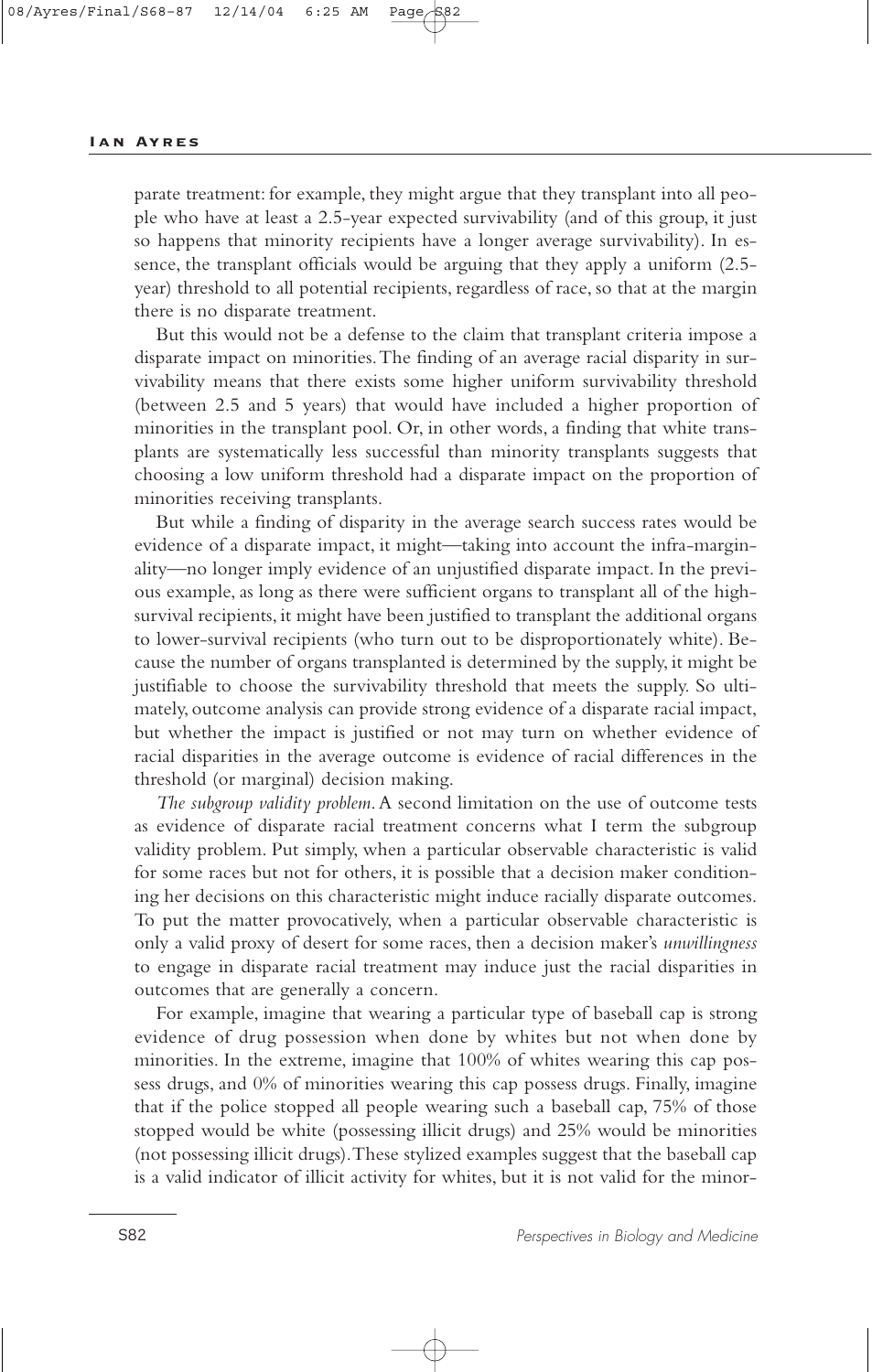ity subgroup. Moreover, because 75% of the baseball cap wearers are white, we might claim that the characteristic is valid overall for the entire population after all there is a 75% chance that a cap search will uncover illicit drugs.

Under these stylized facts, what is a police department likely to choose as its search criteria? In today's politically charged environment, the department might want to avoid just searching whites wearing the cap, fearing that such decision making would constitute illegal racial profiling.As an alternative, it might choose to stop all those who wear the cap (minorities and nonminorities alike). However, the result of such a color-blind criterion would be systematically poorer outcomes for minority searches than for white searches. While I argued above that lower search success rates for minorities might be indicative of the most blatant type of police attempts at racial harassment, in this hypothetical the systematically lower minority search success rate is caused by the police department's unwillingness to engage in disparate racial treatment, that is, its unwillingness to engage in racial profiling. This cap hypothetical provides a cautionary tale for over-defining what constitutes racial profiling.The outcome test still can provide strong evidence that the criteria for minority searches are less valid than the criteria for nonminority searches—and hence might still show that police demand less probable cause when searching minorities than whites. But the cap hypothetical vividly illustrates that an unwillingness to engage in disparate treatment can itself have a disparate impact that is unjustified (when judged from the perspective of subgroup validity).

However, a showing that particular decision-making criteria are systematically less valid for minorities might not be sufficient to make out a case that the disparate impact was unjustified. It is far from clear whether disparate impact law does (or should) require a showing that particular criteria are valid for racial subgroups.<sup>9</sup> In the foregoing baseball cap example, police might succeed in arguing that the search criteria imposed at worst a *justified* disparate impact because 75%

<sup>9</sup>The 1966 and 1970 EEOC guidelines required evidence of subgroup racial validity (so-called "differential validation"), thus requiring employers to conduct separate validation studies for different racial groups (e.g., *United States v. City of Chicago* 1977, 433).The Supreme Court even endorsed this in *Albermarle Paper Co. v. Moody* (1975, 435). But the Uniform Guidelines eliminated the requirement of differential validation and replaced it with something called "unfairness studies" (Code of Federal Regulations 1978, title 29, sec. 1607.14B(8)). Subgroup validation is still required with language (Kelman 1991, 1192). As Christine Jolls (2000) has recently noted, a disparate racial impact decision invalidating an employer's "no beard" policy (as having an unjustified disparate impact on African Americans) has expressly endorsed race-contingent remedies: in *Bradley v. Pizzaco of Nebraska* (1993, 799), the federal court ordered that "[t]he injunction shall be carefully tailored to place Domino's under the minimal burden of recognizing a limited exception to its nobeard policy for African American males who suffer from PFB and as a result of this medical condition are unable to shave." Such decisions suggest that decision makers may have a duty to remedy racially disparate impacts by resorting to express racially disparate treatment. However, such a duty may run afoul of the 1991 Civil Rights Act's ban on race norming (U.S. Code 42 [1992],  $$2000e-2(1)$ .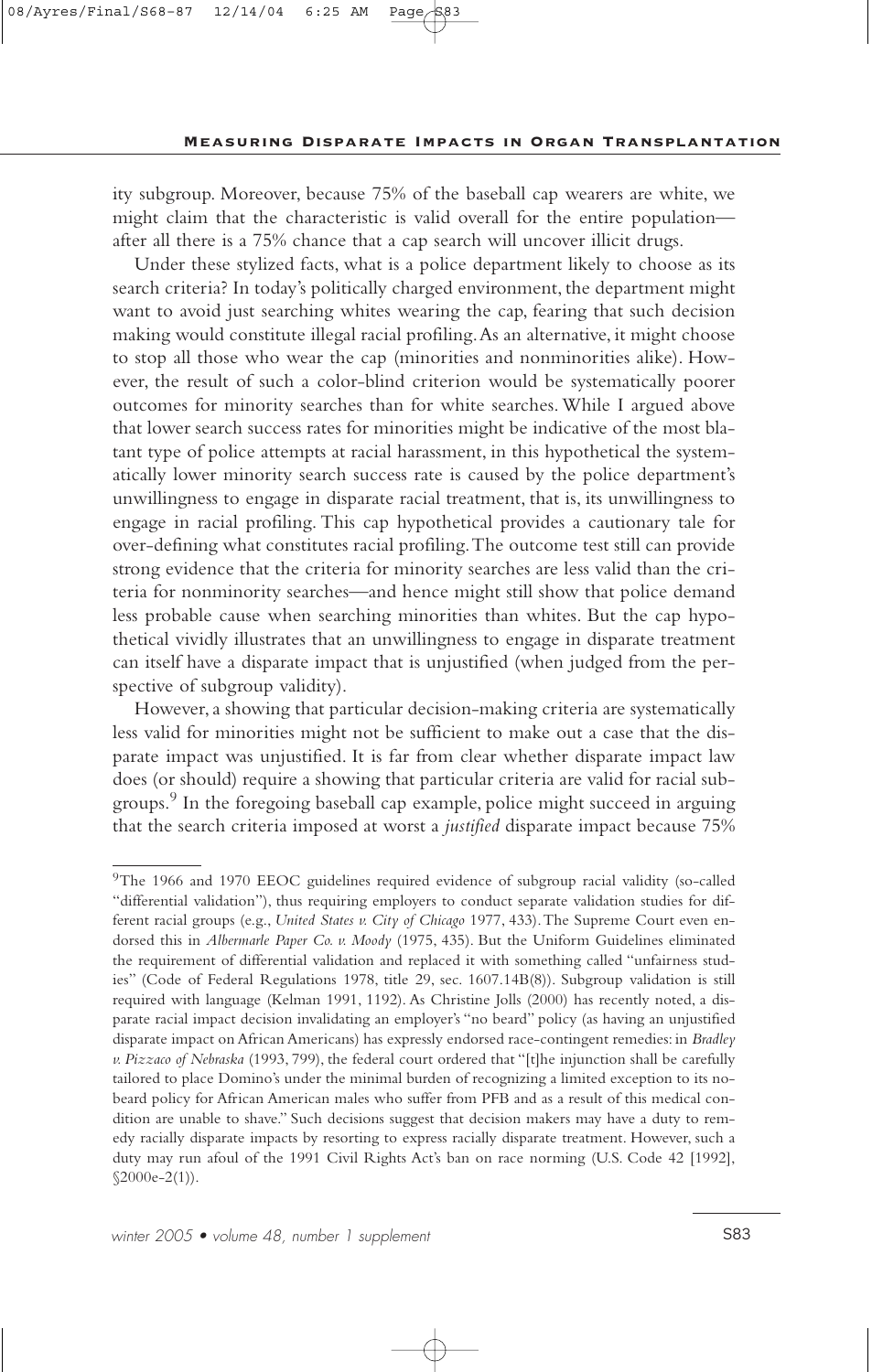of all cap searches uncovered illicit contraband.The foregoing analysis suggests then that the outcome test assesses the relative validity of decision criteria with respect to each subgroup and not with respect to the full sample of people being searched.

Interestingly, however, in the transplant context, there may be more willingness to engage in certain types of express disparate treatment.The clear evidence of racially different antigen distributions and, more generally, racially different immunosuppression systems, provides a genetic basis for at least racially different treatments. Indeed, my earlier research showed that African American kidney recipients fared far better under a particular "quad" therapy of immunosuppressant drugs than white recipients (Ayres 2002, 198).The relative acceptability of "separate but equal" treatment approaches may help resolve the disparate treatment/disparate impact dilemma posed by the foregoing baseball cap example.

Finally, it is important to emphasize an important tension between the traditional test and the outcome test that is implicitly raised by my previous work on kidney transplantation. My earlier application of the traditional test provided strong evidence that the antigen-matching point system produced an unjustified disparate racial impact. But an outcome analysis of the kidney recipients would probably have suggested just the opposite. Counter to the outcome hypotheticals posed above, the transplants of African American kidney recipients do not survive longer than those of white recipients (Ayres 2002, 191). How is it possible that these two tests of disparate impact could point in different directions?

One reason for the difference is that the outcome test by necessity tests the transplantation system in toto, while the traditional test can carve out and analyze the potential disparate impacts of particular policies.Therefore, if the unjustified disparate racial impact of antigen matching is counterbalanced by other aspects of the system, then the net effect may be no (or in this case, an inverted) disparate impact.The outcome test therefore empirically overrules the Supreme Court's finding in *Connecticut v.Teal* (1982) that unjustified disparate impacts in any part of the decision-making process are actionable even if the overall result does not produce unjustified racial disparities.The outcome test cannot isolate the impact of individual components of the decision-making process.

### **CONCLUSION**

The take-home lesson of this article is that distinct empirical methods must be used to test for disparate treatment and unjustified disparate impact. In particular, econometricians must overcome their long-bred embarrassment about omitted variable bias when running disparate impact regressions. What would be a biased coefficient in a disparate treatment regression is often precisely the effect that is being tested. Adding right-hand side variables willy-nilly needs to be avoided. When testing for disparate impacts, one often needs to be more concerned about "included variable" bias than "omitted variable" bias.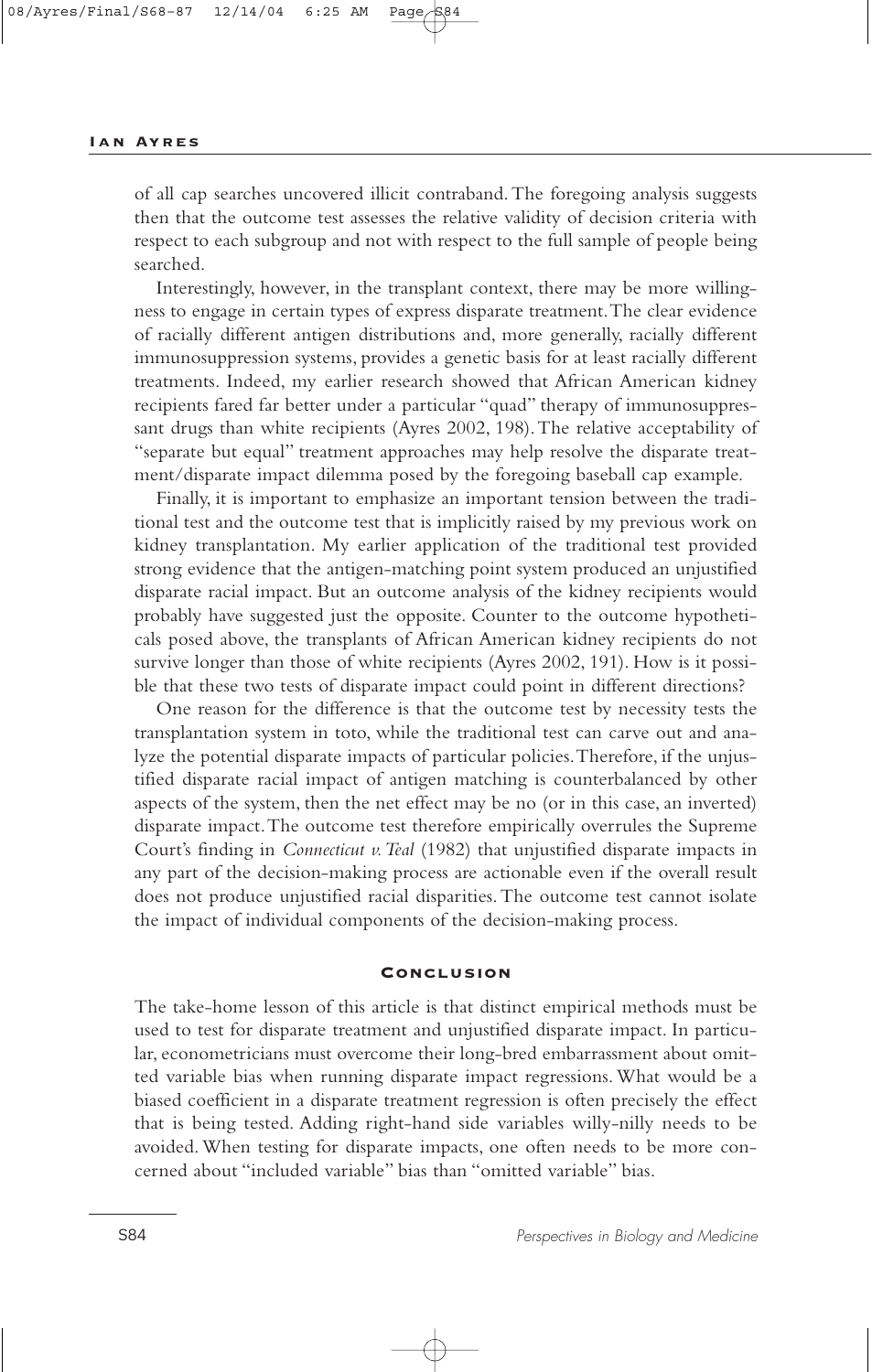This article has looked briefly at three different types of disparate treatment tests—all of which in one way or another intentionally omit variables.The omitted variable and the outcome tests both have important strengths in comparison to traditional auditing tests of disparate impact. Most importantly, these new tests avoid the included variable bias concern. But these new tests also have limitations. The omitted variable test still requires an independent analysis of what variables are justified.And the outcome tests may be over-inclusive because of problems of infra-marginality or subgroup validity. Because there are in particular contexts adequate responses to each of these problems, these two new types of tests should be part of the accepted arsenal of civil rights empiricism.These new tests can provide credible evidence especially when combined with other (more traditional) types of evidence that decision making subjects minorities to an unjustified disparate impact.The search for definitive tests will, however, ultimately depend on particularized theories of what constitutes a justified disparity.

Finally, a complete empirical analysis of disparate impact would also need to consider whether less restrictive policies exist—policies that accomplish legitimate interests while producing a less disparate racial impact. This final type of analysis might be undertaken as a Paretian exercise, in which one searches for alternative policies that produce smaller racial disparities with absolutely no lessening of the decision maker's nonracial objectives. Or it might be done as more of an accomodationist exercise where researchers would investigate how much of a reduction in disparity could be accomplished by marginally sacrificing what would otherwise be a legitimate interest of the decision maker.

#### **REFERENCES**

Albermarle Paper Co. v. Moody, 422 U.S. 405 (1975).

- Ayres, I. 2002. *Pervasive prejudice? Non-traditional evidence of race and gender discrimination*. Chicago: Univ. of Chicago Press.
- Ayres, I., L. G. Dooley, and R. S. Gaston. 1993. Unequal racial access to kidney transplantation. *Vand Law Rev* 46:805–61.
- Ayres, I., and P. Siegelman. 1996.The q-word as red herring:Why disparate impact liability does not induce hiring quotas. *Texas Law Rev* 74:1487–1526.
- Ayres, I., and F. E.Vars. 2000. Determinants of citations to articles in elite law reviews. *J Legal Stud* 29:427–50.
- Ayres, I., and J.Waldfogel. 1994.A market test for race discrimination in bail setting. *Stanford Law Rev* 46:987–1046.
- Becker, G. S. 1993a.The evidence against banks does not prove bias. *Business Week*,April 19.
- Becker, G. S. 1993b.The economic way of looking at behavior. *J Pol Econ* 101(3):385– 409.

Bradley v. Pizzaco of Nebraska, Inc., 7 F.3d 795 (8th Cir. 1993)

Carr, J. H., and I. F. Megbolugbe. 1993.The Federal Reserve Bank of Boston study on mortgage lending revisited. *J Housing Res* 4(2):277–313.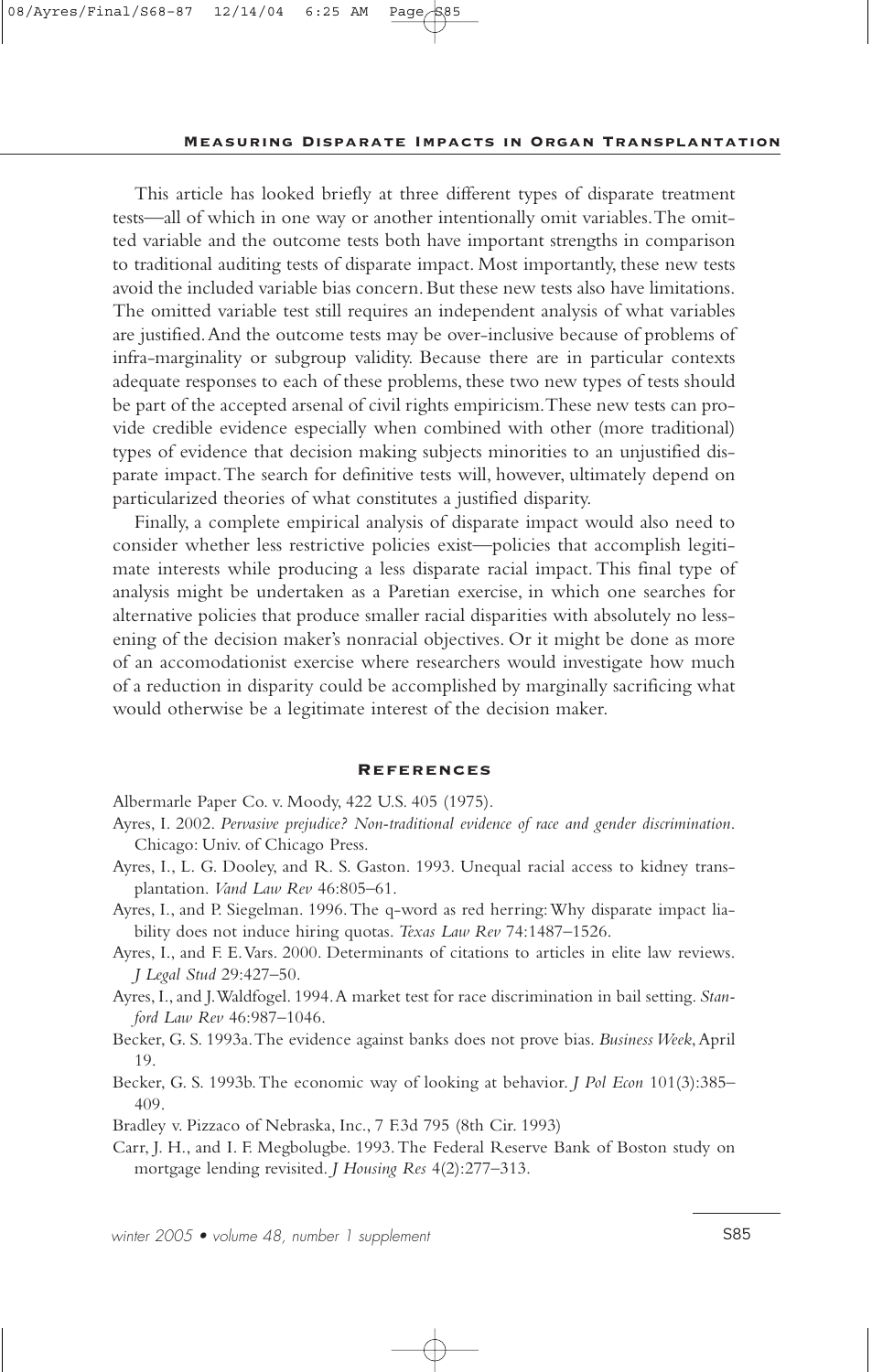- Clogg, C. C., and A. Haritou. 1997.The regression method of causal inference and the dilemma confronting this method. In *Causality in crisis? Statistical methods and the search for causal knowledge in the social sciences*, ed.V. R. McKim and S. P.Turner, 83–112. Notre Dame: Univ. of Notre Dame Press.
- Code of Federal Regulations. 1978. Uniform guidelines on employee selection procedures.Title 29, sec. 1607.
- Cohen, L. R., and M. Michelsen. 1996. The efficiency/equity puzzle and the race issue in kidney allocation: A reply to Ayres, et al. and UNOS. *Ann Rev Law Ethics* 4:137– 85.
- Connecticut v. Teal, 457 U.S. 440 (1982).
- Epstein, R. A. 1997. *Mortal peril: Our inalienable right to health care?* New York: Perseus Press.
- Galster, G. C. 1993.The facts of lending discrimination cannot be argued away by examining default rates. *Housing Policy Debate* 4(1):141–46.
- Gaston, R. S., et al. 1993. Racial equity in renal transplantation:The disparate impact of HLA-based allocation. *JAMA* 270(11):1352–56.
- Gaston, R. S., et al. 1994. Race and allocation of kidneys for transplantation. *JAMA* 271  $(4):269 - 71.$
- Gaston, R. S., et al. 1995. HLA matching in renal transplantation. *N Eng J Med* 332(11): 752–53.
- Greenstein, S. M., et al. 1989. Does kidney distribution based upon HLA matching discriminate against blacks? *Transplant Proc* 21(6):3874–75.
- Griggs v. Duke Power Co., 401 U.S. 424 (1971).
- Grutter v. Bollinger, 123 S. Ct. 2325 (2003).
- Gwartney, J., and C. Haworth. 1974. Employer costs and discrimination:The case of baseball. *J Pol Econ* 82(4):873–81.
- HR-Guide. 2001. HR guide to the Internet. EEO: Disparate impact. http://www.hrguide.com/data/G702.htm.
- HR-Software. 1998. Disparate impact analysis (an on-line Internet-based application). http://www.hr-software.net/EmploymentStatistics/DisparateImpact.htm.
- Ireland,T. R. et al. 1998. *Expert economic testimony: Reference guide for judges and attorneys*. Tucson: Lawyers and Judges Publishing.
- Jolls, C. 2000.Accommodation mandates. Unpublished manuscript.
- Kelman, M. 1991. Concepts of discrimination in general ability job testing. *Harvard Law Rev* 104:1157–1247.
- Knowles, J., N. Persico, and P.Todd. 2001. Racial bias in motor vehicle searches: Theory and evidence. *J Pol Econ* 109(1):203–29.
- Lazda,V. A., and M. E. Blaesing. 1989. Is allocation of kidneys on basis of HLA match equitable in multiracial populations? *Transplant Proc* 21(1):1415–16.
- Ross, S. L., and J.Yinger. 1999.The default approach to studying mortgage discrimination:A rebuttal. In *Mortgage lending discrimination:A review of existing evidence*, ed. M.A. Turner and F. Skidmore, 107–36.Washington, D.C.: Urban Institute.
- Smart, S., and J.Waldfogel. 1996.A citation-based test for discrimination at economic and finance journals. NBER Working Paper 5460.
- U.S. Code 42 (1994), §2000e-2.
- United Network for Organ Sharing (UNOS). 1992. Policy §3.5.2.